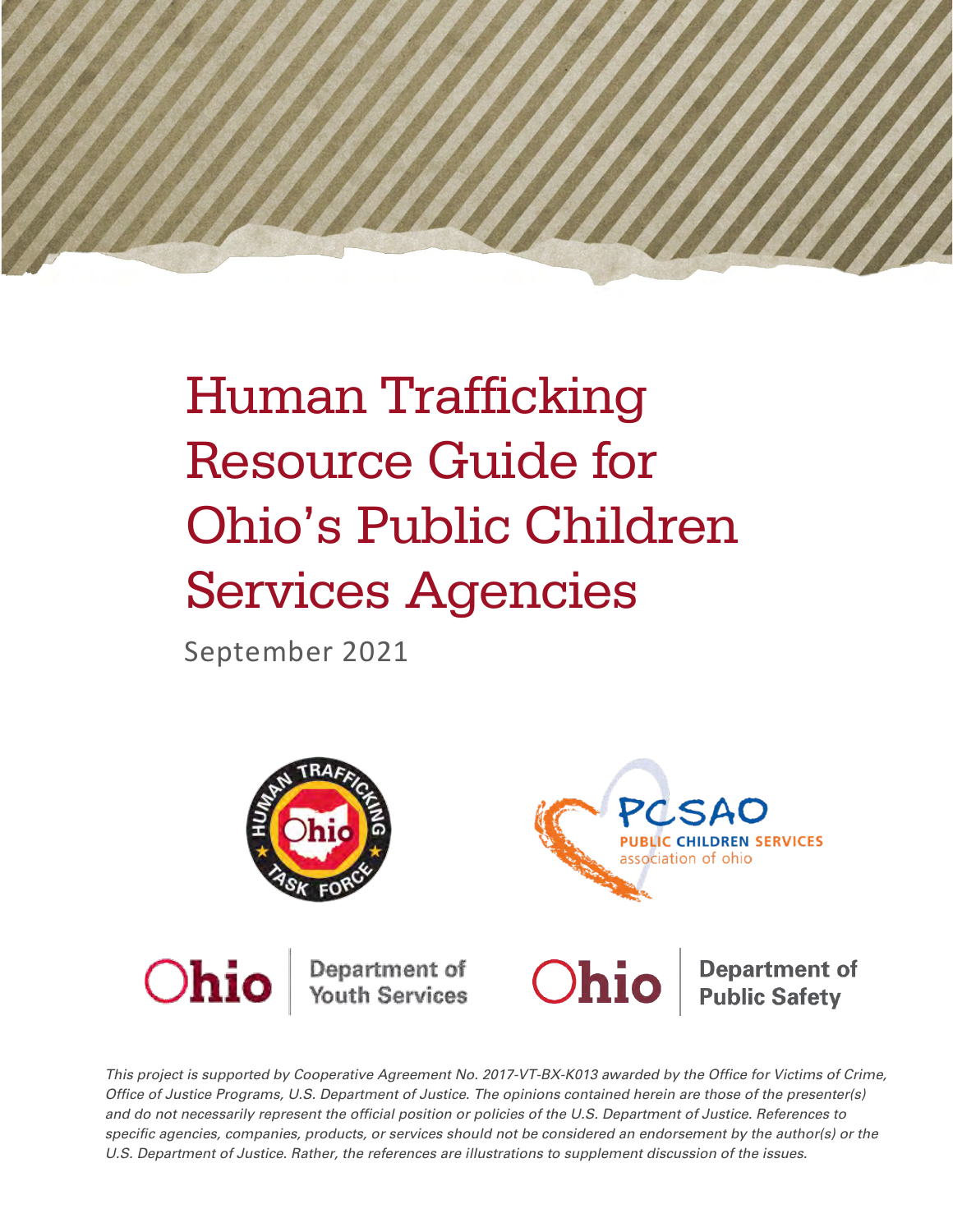### **Table of Contents**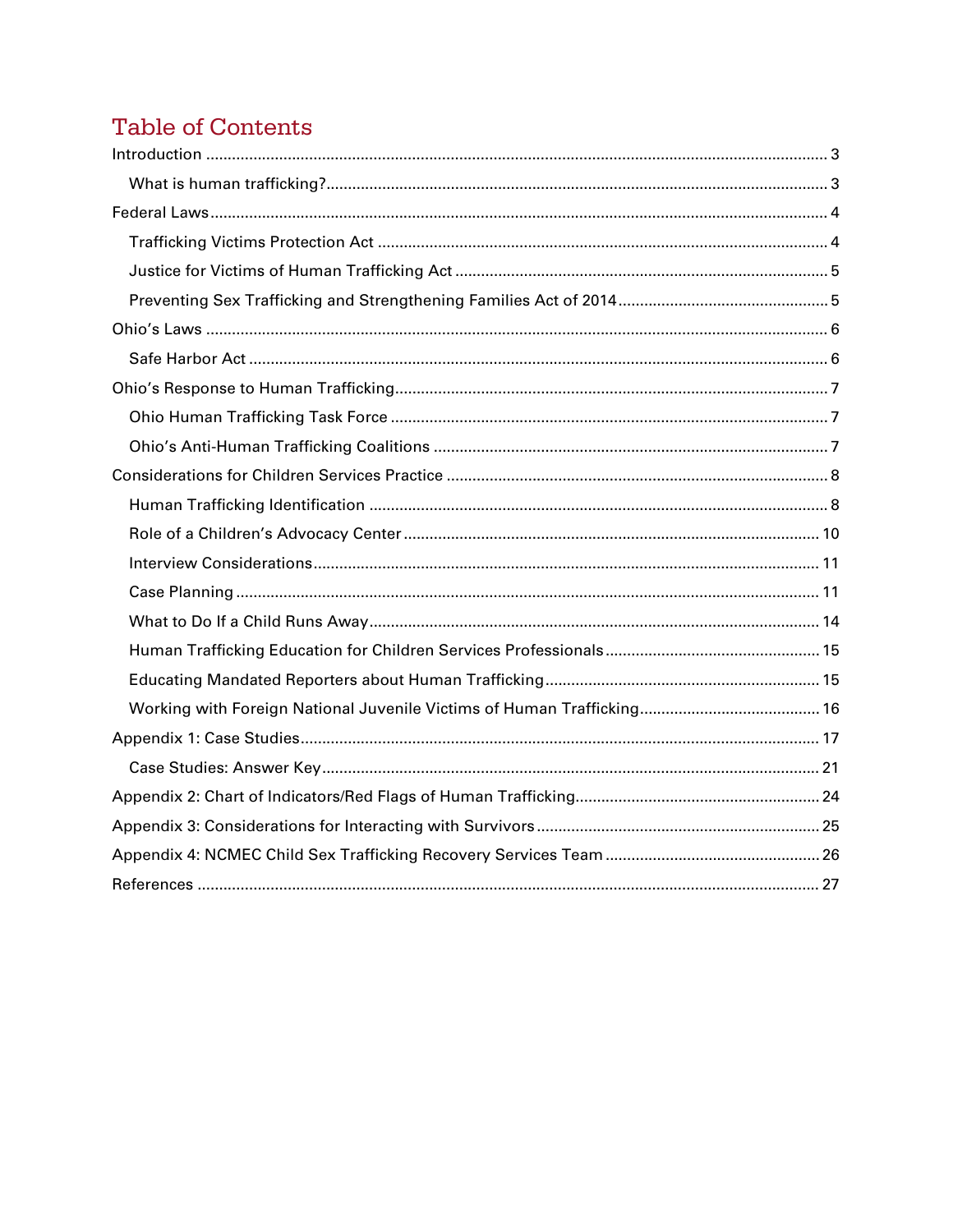### <span id="page-2-0"></span>Introduction

### <span id="page-2-1"></span>What is human trafficking?

Human trafficking is the control and exploitation of a person for profit. Traffickers use force, fraud, or coercion to compel a person to engage in commercial sex acts or labor. If the person induced to perform commercial sex acts is a minor, law enforcement does not need to demonstrate that the minor was compelled (forced or coerced) to perform the acts. Minors induced to perform commercial sex are victims of human trafficking under the law, regardless of the presence of force, fraud, or coercion. Further, minors involved in any commercial sexual activity, with or without the involvement of an explicit trafficker, should be considered victims of human trafficking.

There are many myths and misconceptions that prevent communities and professionals from identifying cases of human trafficking (Polaris). In movies, television shows, and other forms of media, human trafficking is often depicted in conjunction with the kidnapping, international border crossing, and forceful confinement of victims by strangers. Because of these common and often misleading narratives, many individuals struggle to identify human trafficking when it does not involve kidnapping, transportation, or confinement, or when the trafficker is the victim's romantic partner, employer, friend or family member.

Under state and federal law, there are two different types of human trafficking: sex trafficking and labor trafficking. Sex trafficking cases have been identified in diverse venues including street prostitution, escort services, pornography, and illicit massage businesses; sex trafficking can occur anytime there is a sex act exchanged for something of value. For example, homeless and runaway youth under the age of 18 who trade sex to meet their basic needs are considered victims of sex trafficking. Labor trafficking cases have been identified in industries such as hospitality, agriculture, construction, domestic work, and street economies (begging, peddling, illegal activities); labor trafficking occurs when a person is compelled to perform work or services for another person.

## **Reminders**

**Human trafficking is the control and exploitation of a person for profit.**

**Minors involved in any commercial sexual activity should be considered victims of human trafficking.** 

**Sex trafficking can occur anytime there is a sex act exchanged for something of value.**

**Labor trafficking occurs when a person is compelled to perform work or services for another person.**

**There were 1,032 known victims of human trafficking in Ohio between 2014 and 2016. Most were minors and victims of sex trafficking (Anderson, Kulig and Sullivan).**

Human trafficking happens in rural, suburban, and urban areas

all across the state of Ohio. A recent study estimates that there were 1,032 known victims of human trafficking in Ohio between 2014 and 2016. Most of these identified victims were minors and victims of sex trafficking (Anderson, Kulig and Sullivan). The same study identified approximately 4,209 at-risk individuals with risk factors such as prior abuse/neglect, runaway behavior, truancy, substance use, family dysfunction, mental health challenges, and other risk-taking behaviors (Anderson, Kulig and Sullivan).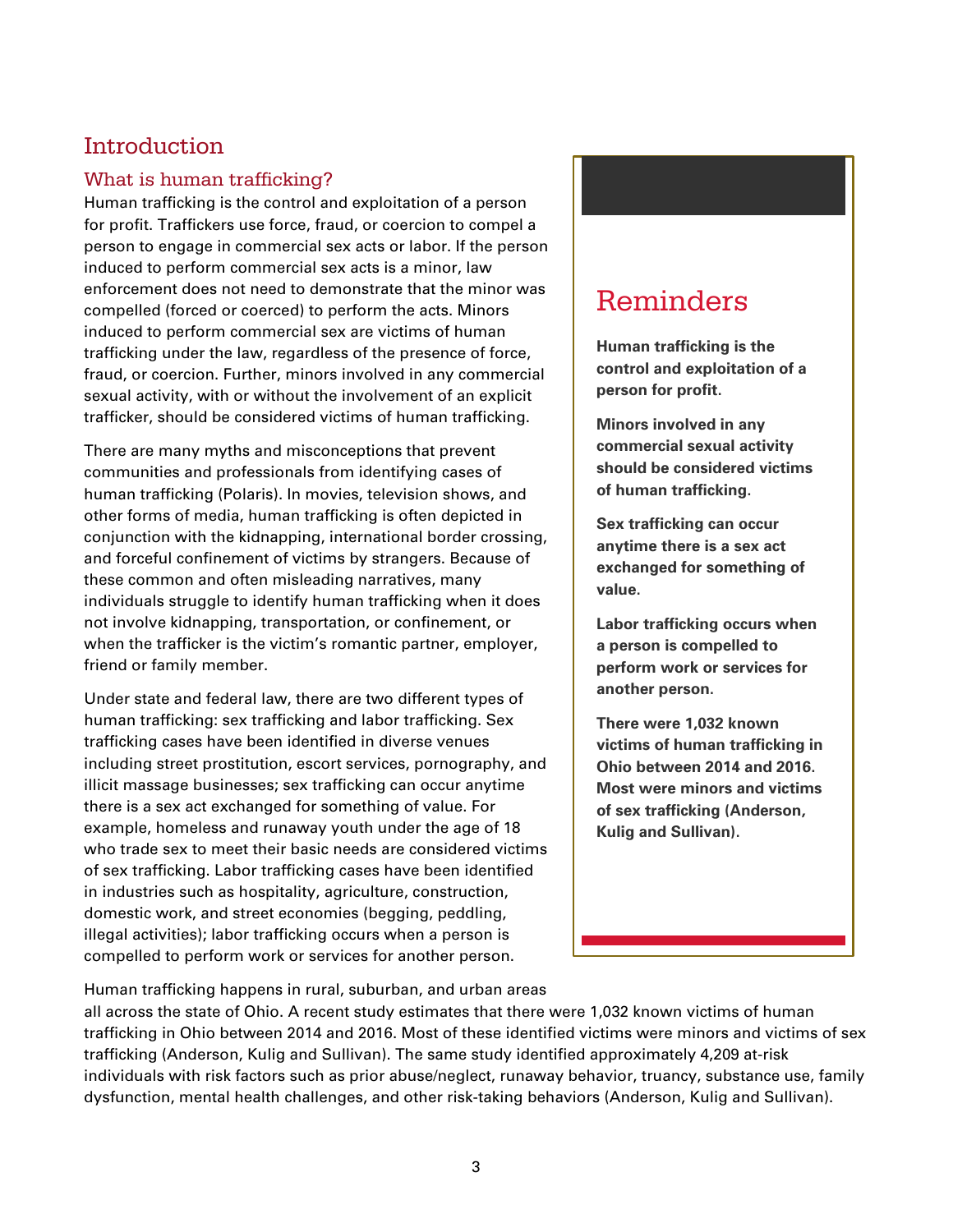### **Definitions**

Under U.S. federal law, "severe forms of trafficking in persons" includes sex and labor trafficking.

Sex trafficking is the recruitment, harboring, transportation, provision, obtaining, patronizing, or soliciting of a person for the purposes of a commercial sex act in which the commercial sex act is induced by force, fraud, or coercion, or in which the person induced to perform such an act has not attained 18 years of age (22 USC § 7102).

Labor trafficking is the recruitment, harboring, transportation, provision, or obtaining of a person for labor or services, through the use of force, fraud, or coercion for the purposes of subjection to involuntary servitude, peonage, debt bondage, or slavery, (22 USC § 7102).

#### "Coercion" includes:

- threats of serious harm to or physical restraint against any person;
- any scheme, plan, or pattern intended to cause a person to believe that failure to perform an act would result in serious harm to or physical restraint against any person; or
- the abuse or threatened abuse of the legal process (22 USC 7102(3)).

"Commercial sex act" is defined as any sex act on account of which anything of value is given to or received by any person (22 U.S.C. 7102 (4)).

### <span id="page-3-0"></span>Federal Laws

#### <span id="page-3-1"></span>Trafficking Victims Protection Act

The Trafficking Victims Protection Act of 2000 (TVPA) is the first comprehensive federal law to address trafficking in persons. The TVPA and subsequent reauthorizations provide a three-pronged approach to combating trafficking by **preventing** human trafficking, protecting victims, and prosecuting traffickers.



This 3P (prevention, protection, prosecution) framework can be used to shape any community's response to human trafficking (National Human Trafficking Hotline). Activists often also include a " $4<sup>th</sup>$  P" – **partnership** – in recognition that all parts of a community are needed to achieve progress in combatting this issue (U.S. Department of State).

To read the TVPA and subsequent reauthorizations, see:

[Victims of Human Trafficking and Violence Protection Act of 2000](https://www.govinfo.gov/content/pkg/PLAW-106publ386/pdf/PLAW-106publ386.pdf) 

[Trafficking Victims Protection Reauthorization Act of 2003](https://www.congress.gov/bill/108th-congress/house-bill/2620)

[Trafficking Victims Protection Reauthorization Act of 2005](https://www.congress.gov/bill/109th-congress/house-bill/972) 

[Trafficking Victims Protection Reauthorization Act of 2008](https://www.congress.gov/110/plaws/publ457/PLAW-110publ457.pdf) 

[Trafficking Victims Protection Reauthorization Act of 2013](http://beta.congress.gov/bill/113th/house-bill/898)

[Trafficking Victims Protection Reauthorization Act of 2017](https://www.congress.gov/bill/115th-congress/senate-bill/1312/text)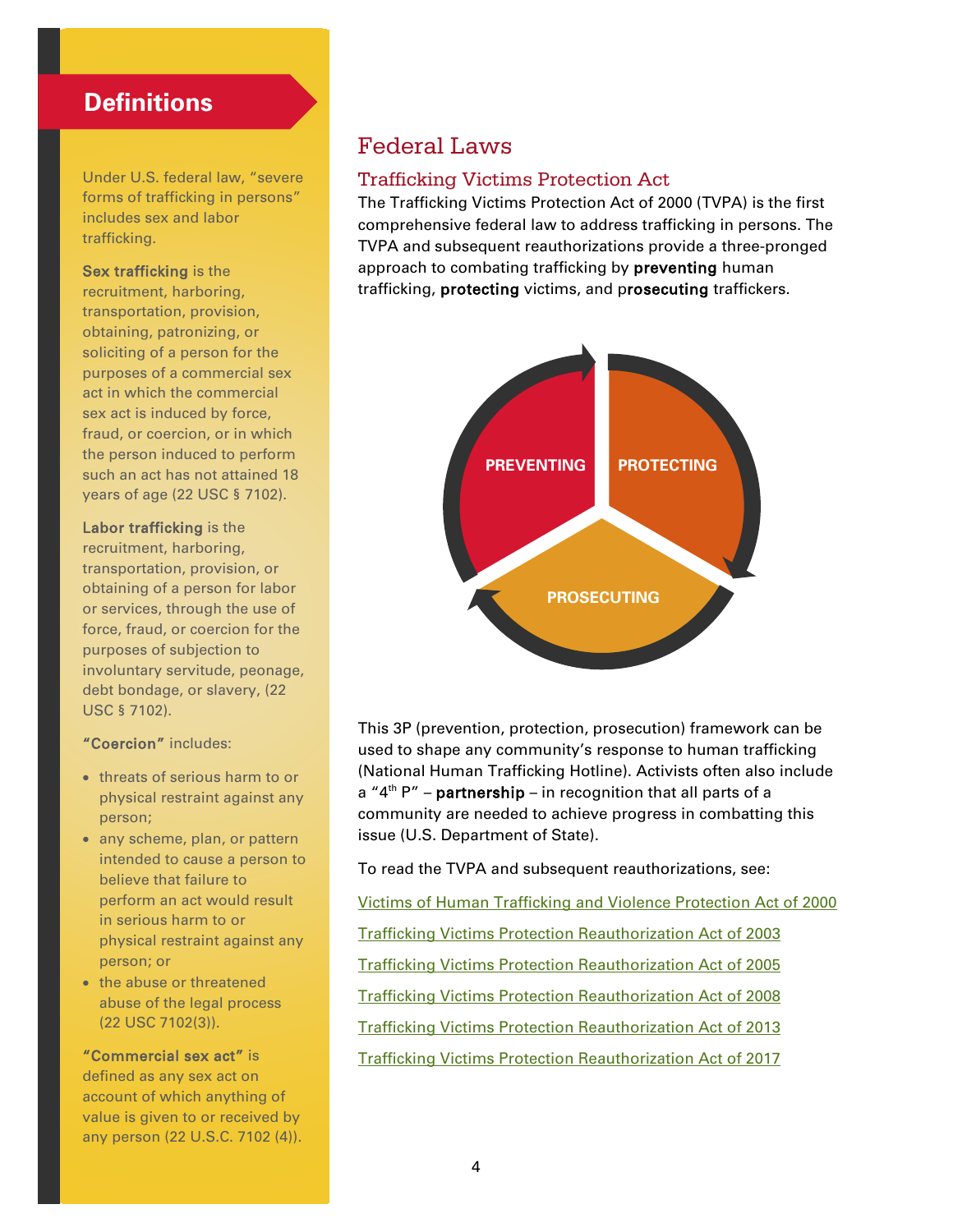### <span id="page-4-0"></span>Justice for Victims of Human Trafficking Act

The [Justice for Victims of Human Trafficking Act \(JVTA\) of 2015](https://www.congress.gov/bill/114th-congress/senate-bill/178) seeks to improve the U.S. response to trafficking by expanding the definition of sex trafficking to include those who "patronize or solicit," to clarify that those who purchase sex acts from victims of human trafficking can be prosecuted as traffickers. This act also classifies child pornography as a form of human trafficking. This act amends the Runaway and Homeless Youth Act (RHYA) by declaring trafficked youth as eligible for services under the RYHA.

The JTVA amends the Child Abuse Prevention and Treatment Act (CAPTA) state grant program to add new requirements and modifies the definition of child abuse and neglect to consider any child who is identified by the state as a victims of sex trafficking or severe forms of trafficking as a victim of "child abuse and neglect" and "sexual abuse." Specifically, the JVTA requires states to describe in their CAPTA state plan that they have:

- Provisions and procedures regarding identifying and assessing all reports involving known or suspected child sex trafficking victims as defined in the TVPA.
- Provisions and procedures for training child protective services (CPS) workers about identifying, assessing and providing comprehensive services to children who are sex trafficking victims.

This act also requires states to collect and report the number of children who are sex trafficking victims. The Children's Bureau information memorandum (IM) can be found here:

#### [ACYF-CB-IM-15-05](http://www.acf.hhs.gov/programs/cb/resource/im1505)

U.S. Department of Health and Human Services, Administration on Children, Youth and Families (2015)

### <span id="page-4-1"></span>Preventing Sex Trafficking and Strengthening Families Act of 2014

The [Preventing Sex Trafficking and Strengthening Families Act of 2014](https://www.congress.gov/bill/113th-congress/house-bill/4980) seeks to reduce sex trafficking among youth involved in the foster care system. This act has many mandates for supporting normalcy for children in foster care, such as involving youth ages 14 and older in the development of his or her case plan, improving adoption incentives, and various other provisions.

This act established the following requirements:

- States must have in place policies and procedures for identifying, documenting, screening, and determining services for children who are victims of sex trafficking or at risk of being victims of sex trafficking including:
	- o Children with an open case file but who have not been removed from home
	- o Children who have run away from foster care
	- o Children who are receiving adoption assistance
	- o Any individual under 26 at the option of the state, whether or not they are in foster care
- Children services agencies must report to law enforcement immediately when children in foster care are identified as sex trafficking victims
- Requires children services agencies to report missing youth to law enforcement, within 24 hours, for entry into the [National Crime Information Center](https://www.fbi.gov/services/cjis/ncic) and to the National Center for [Missing and Exploited Children.](http://www.missingkids.com/home)

To learn more about the Preventing Sex Trafficking and Strengthening Families Act, see the [National Conference of State Legislatures' Summary.](http://www.ncsl.org/research/human-services/preventing-sex-trafficking-and-strengthening-families-act-of-2014.aspx)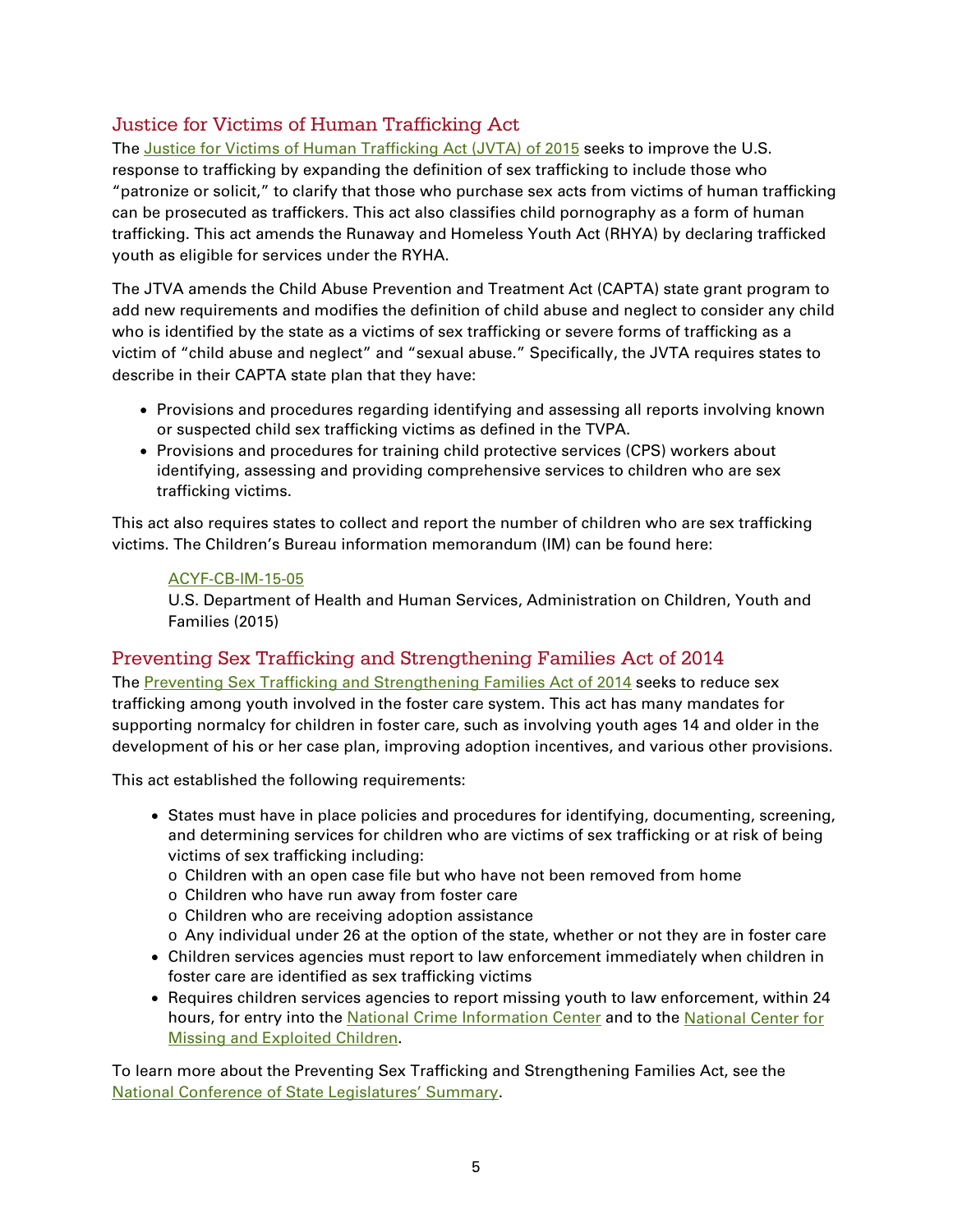### <span id="page-5-0"></span>Ohio's Laws

Enacted in 2011, [Ohio Revised Code](http://codes.ohio.gov/orc/2905.32) (ORC) 2905.32 defines human trafficking as follows:

"(A) No person shall knowingly recruit, lure, entice, isolate, harbor, transport, provide, obtain, or maintain… another person (1) knowing that the person will be subjected to involuntary servitude or to be compelled to engage in sexual activity for hire, engage in a performance that is obscene, sexually oriented, or nudity oriented, or be a model or participant in the production of material that is obscene, sexually oriented, or nudity oriented."

"…For prosecution under division (A)(1) of this section, the element "compelled" does not require that compulsion be openly displayed or physically exerted. The element "compelled" has been established if the state proves that the victim's will was overcome for force, fear, duress, intimidation, or fraud.

For minors under the age of 18 and for people with a developmental disability, law enforcement officials do not need to prove that the minor was *compelled* by someone to engage in sexual activity for hire with a third party (ORC 2905.32 (A)(2)).

#### <span id="page-5-1"></span>Safe Harbor Act

-

In 2012, Ohio passed the Safe Harbor Act (H.B. 262), creating opportunities for minor victims of human trafficking involved in the juvenile justice system to access diversion programs and supportive services. ORC 2152.021 (F) allows juvenile courts to hold complaint(s) in abeyance (essentially putting the complaint(s) on hold) to allow minor victims of human trafficking to complete diversionary programming.

These diversion programs create an opportunity for survivors to rebuild their lives. To learn more about Safe Harbor, please review the **Supreme Court of Ohio Juvenile** [Human Trafficking Bench Card](http://www.supremecourt.ohio.gov/JCS/CFC/resources/juvenileHumanTrafficking.pdf) and the [Safe Harbor](https://humantrafficking.ohio.gov/links/SafeHarborProcedureResourceCard.pdf)  [Procedure Card.](https://humantrafficking.ohio.gov/links/SafeHarborProcedureResourceCard.pdf)<sup>[1](#page-5-2)</sup>

# Reminders

**Ohio's anti-human trafficking laws have various protections for adult and minor victims and survivors of human trafficking. Examples of these protections include:** 

**Children services agencies can petition courts to terminate the parental rights of a parent convicted of trafficking their child or another child living in the household at the time of the offense (ORC 2151.414)**

**Courts can allow minors under the age of 16 to give testimony in preliminary hearings via closed circuit television to protect minors from facing their trafficker(s) directly (ORC 2937.11 (D)(1)(a))**

<span id="page-5-2"></span><sup>1</sup> These resources and more are available on the Ohio Human Trafficking Task Force website: humantrafficking.ohio.gov.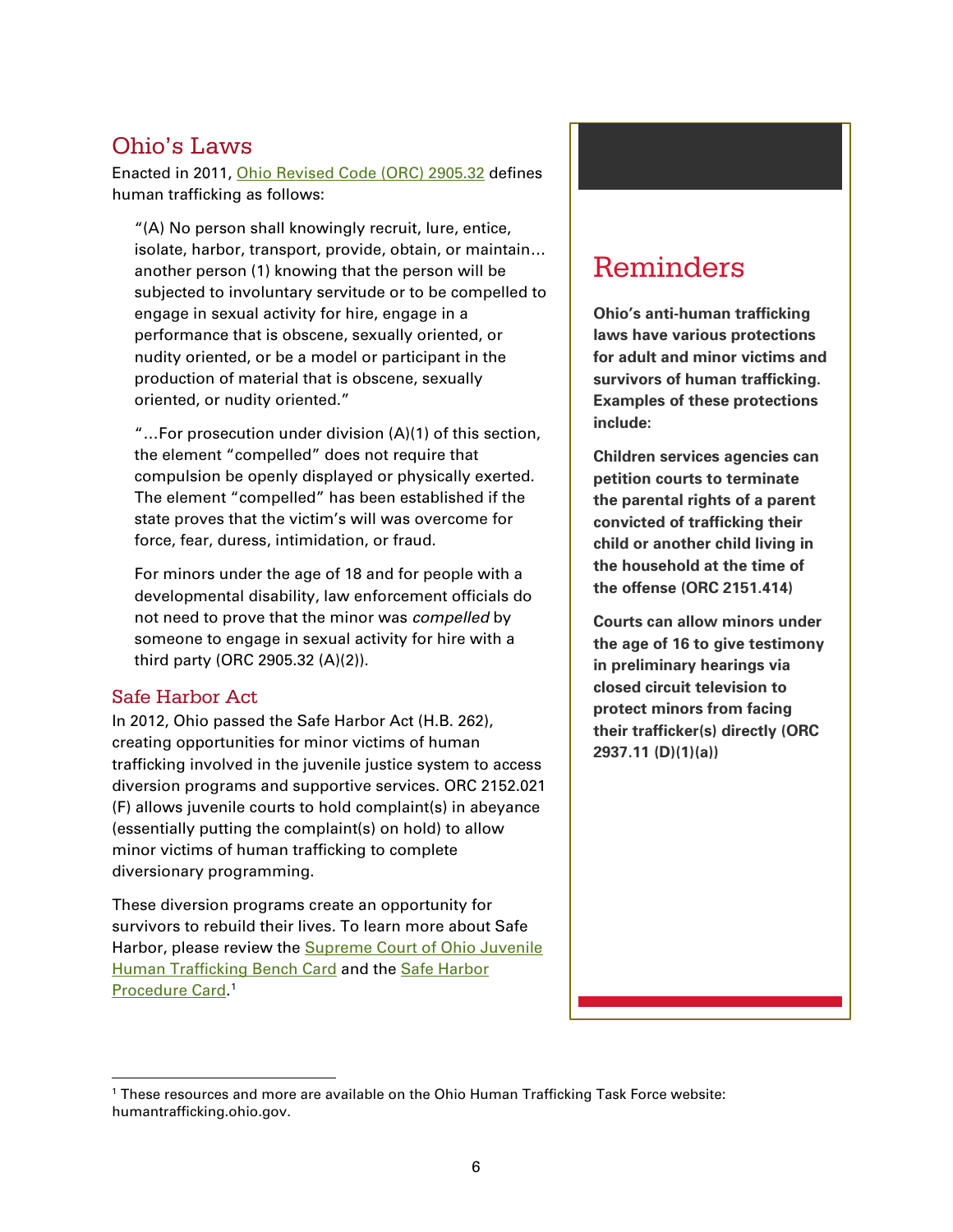### <span id="page-6-0"></span>Ohio's Response to Human Trafficking

### <span id="page-6-1"></span>Ohio Human Trafficking Task Force

The Governor's Ohio Human Trafficking Task Force was originally created by Governor John R. Kasich via executive order in 2012, and was expanded by Governor Mike DeWine in 2021. The Task Force was created to marshal the resources of state agencies to coordinate efforts to prevent trafficking, identify victims, create a coordinated law enforcement system to investigate and prosecute trafficking crimes, and to provide the services and treatment necessary for victims to regain control of their lives.

An initial recommendation of the Task Force was to hire a State Anti-Trafficking Coordinator to manage the Task Force and state agencies' efforts to combat trafficking. The State Anti-Trafficking Coordinator's Office is housed within the Ohio Department of Public Safety's Office of Criminal Justice Services (OCJS) and works in close partnership with local service providers, law enforcement, public officials and advocates to strengthen the state's coordinated response to human trafficking. Additionally, the office provides extensive technical assistance and training to professionals and grassroots efforts, including those within child-serving agencies.

As a Task Force agency, the Ohio Department of Job and Family Services works closely with the State Anti-Trafficking Coordinator's Office. Past collaborations have included funding opportunities for trafficking prevention through the Ohio Children's Trust Fund, human trafficking training requirements for children services caseworkers, and direct funding to children's advocacy centers to serve victims of trafficking and those at-risk of exploitation.

In 2017, OCJS received funding from the U.S. Department of Justice to improve outcomes for child and youth victims of trafficking. OCJS utilized the federal funding to hire three liaisons housed at the Ohio Department of Youth Services, the Public Children Services Association of Ohio, and the Ohio Network of Children's Advocacy Centers. Through their respective agencies, the liaisons provided direct support, training, and technical assistance to county children services agencies, juvenile courts and children's advocacy centers.

To learn more about the Governor's Ohio Human Trafficking Task Force please visit [www.humantrafficking.ohio.gov,](http://www.humantrafficking.ohio.gov/) or email the State Anti-Human Trafficking Coordinator at SAHTC@dps.ohio.gov.

### <span id="page-6-2"></span>Ohio's Anti-Human Trafficking Coalitions

The Ohio Network of Anti-Human Trafficking Coalitions includes over 20 anti-human trafficking coalitions which are locally coordinated and often comprised of social service providers, law enforcement, legal service providers, courts, nonprofit organizations, universities, and interested community partners. Coalitions seek to develop local multidisciplinary approaches to combat sex trafficking and labor trafficking.

To promote a collaborative response, Ohio's anti-trafficking coalitions are encouraged to follow a [sample coalition model](https://humantrafficking.ohio.gov/links/Ohios_Coalition_Model_January_2015.pdf) which promotes a local response to protect victims and at-risk individuals, prosecute offenders, and prevent the crime from occurring in the first place.

To view a map of the local coalitions in Ohio, please visit the link below. Contact information and a brief overview of services provided by each coalition are listed on the website: [https://humantrafficking.ohio.gov/coalitions.html.](https://humantrafficking.ohio.gov/coalitions.html)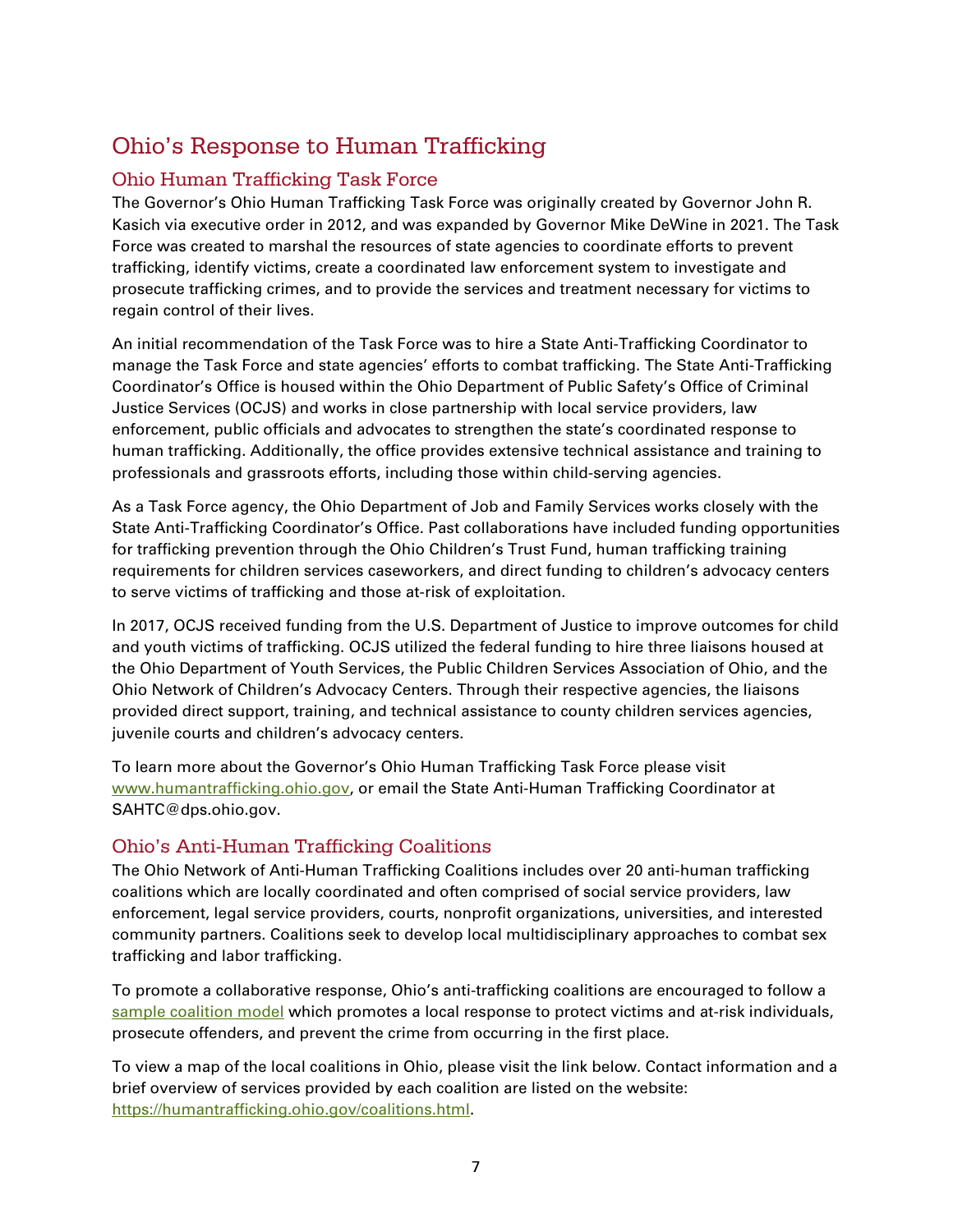### <span id="page-7-0"></span>Considerations for Children Services Practice

### <span id="page-7-1"></span>Human Trafficking Identification

Human trafficking identification requires professionals to examine a situation to see if the circumstances meet the definition of human trafficking. The [Action-Means-Purpose \(AMP\) Model,](https://polarisproject.org/how-human-trafficking-happens/#:%7E:text=Action%2DMeans%2DPurpose&text=Human%20trafficking%20occurs%20when%20a,acts%20or%20labor%20or%20services.) developed by Polaris, can be helpful in understanding the federal definition of human trafficking. Human trafficking occurs when a perpetrator takes an ACTION such as recruiting or harboring a person and uses one of the MEANS of force, fraud or coercion for the PURPOSE of compelling that person to engage in a commercial sex act or provide labor or services.

# **ACTION**

- Recruitment
- Harboring
- Transporting (can include border crossing)
- Providing
- Obtaining
- Patronizing, soliciting, or advertising (specific only to sex trafficking)

# **MEANS**

- Force: physical means of control such as physical abuse, sexual abuse, confinement, constraints
- Fraud
	- Deception for the purpose of exploitation
	- Lies
	- False documents
- Coercion
	- Threats of harm against any person
	- Abuse or threatened abuse of the legal process

# **PURPOSE**

- Commercial Sex Act: any sex act on account of which anything of value is given to or exchanged by any person
- Labor or Services: any form of work, labor or services (legal, illicit, informal or formal)

Inducing a minor to engage in commercial sex is always considered sex trafficking under federal law. Under Ohio's laws, minors under age 18 and individuals with development disabilities induced to engage in commercial sex are victims of human trafficking, regardless of the presence of compulsion. Survivors may experience both sex and labor trafficking. When working with a youth, consider what elements of sexual or labor exploitation are present in their story.

# *Most trafficking victims do not self-identify as victims of human trafficking.*

They may not know what human trafficking is or how their situation could be considered human trafficking or victimization. Some may normalize their experiences after undergoing trauma and manipulation; some might see their experiences as a part of everyday life. Some might feel shame or self-blame or feel closely bonded to their trafficker. Because self-identification is rare, it is critical that child-serving professionals be familiar with what human trafficking is and how it occurs to be able to identify individuals at high risk or who are experiencing this type of victimization.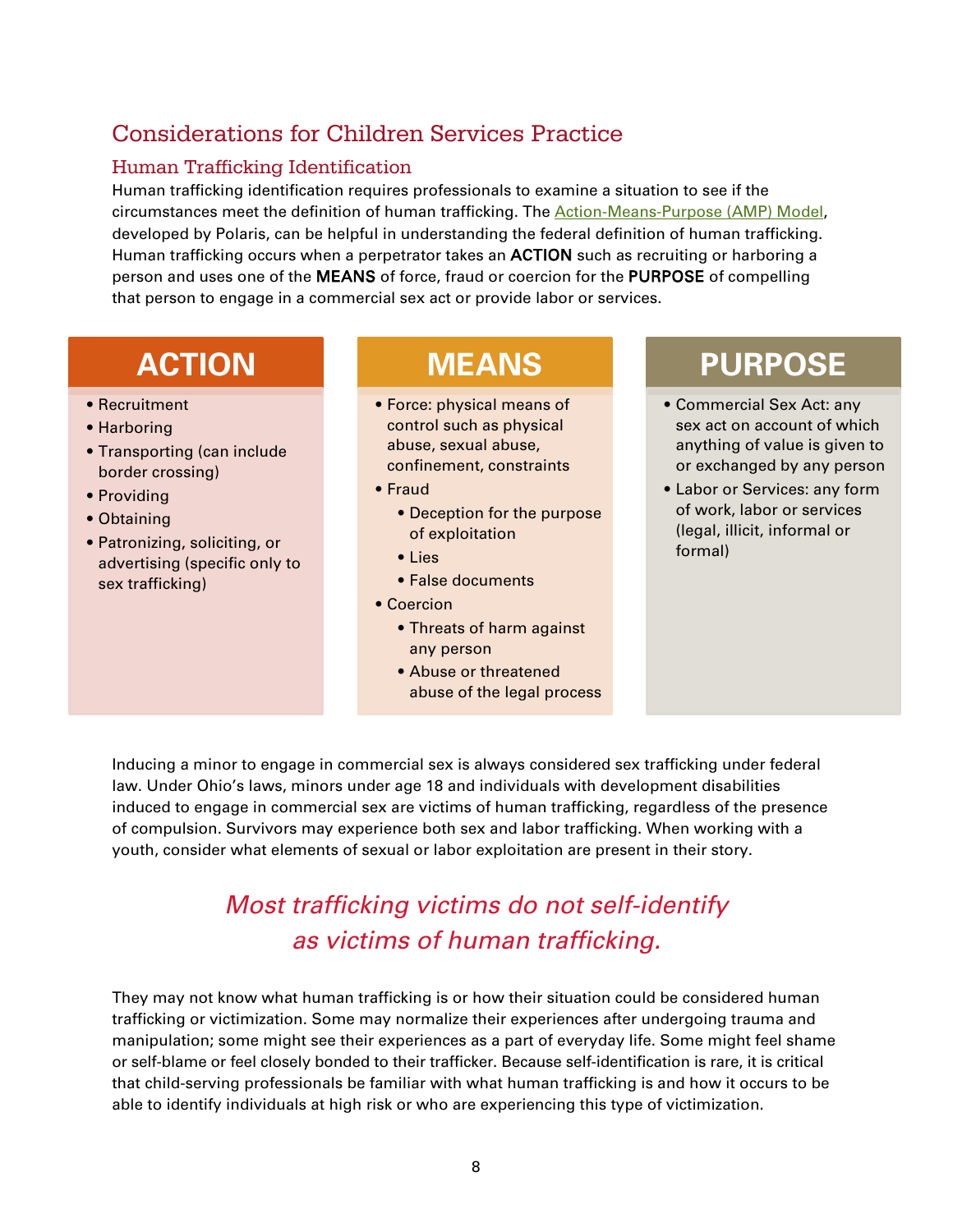Many professionals working in the field have focused on educating key community stakeholders on "red flags" or "indicators" of human trafficking, but as understanding of this diverse and complex crime evolves, professionals now know that in many cases, there is nothing visible or obvious that can alert someone to human trafficking. To assist those reading this guide in deepening their understanding of human trafficking, the appendix includes "red flags" as well case studies which can be used to practice applying the AMP model to identify cases of human trafficking.

Often, individuals who have experienced human trafficking encounter children services, law enforcement, health care providers, or others in helping professions without being identified as a victim of human trafficking. Individuals may present with substance use concerns, intimate partner violence concerns, or any number of intersecting issues. Because of the hidden nature of this crime, human trafficking may not be identified initially; professionals may have multiple interactions with a trafficked person before seeing the indicators of human trafficking with that person's experiences.

| <b>Tool</b>                                                                                                   | <b>Additional Information</b>                                                                                                                                                                                                                                                                                                                |
|---------------------------------------------------------------------------------------------------------------|----------------------------------------------------------------------------------------------------------------------------------------------------------------------------------------------------------------------------------------------------------------------------------------------------------------------------------------------|
| Juvenile Human Trafficking, Ohio<br><b>Laws &amp; Safe Harbor Response</b>                                    | Developed by the Supreme Court of Ohio<br>Includes a list of "Red Flags in Juvenile Human Trafficking".                                                                                                                                                                                                                                      |
| <b>Child Sex Trafficking Indicators</b><br><u>Tool</u>                                                        | Developed by New York State Office of Children and Family Human<br><b>Trafficking Resources</b><br>Can be used to identify if a child meets the federal definition of child<br>sex trafficking or is at high risk of experiencing child sex trafficking.                                                                                     |
| <b>Florida's Human Trafficking</b><br><b>Screening Tool (HTST)</b>                                            | Developed by Florida Department of Children and Families and<br><b>Florida Department of Juvenile Justice</b><br>Can be used to identify child sex or labor trafficking; designed for<br>use in children services and juvenile justice settings.                                                                                             |
| Urban Institute Human Trafficking<br><b>Screening Tool (HTST)</b>                                             | Developed by Urban Institute<br>Details the development and testing of the Human Trafficking Screening<br>Tool administered in full-length (19 questions) and short form (6<br>questions). Tested as effective in identifying sex and labor trafficking in<br>children services and runaway and homeless youth settings.                     |
| <b>WestCoast Children's Clinic</b><br>Commercial Sexual Exploitation -<br><b>Identification Tool (CSE-IT)</b> | Developed by WestCoast Children's Clinic<br>Evidence-based screening tool designed for use in children services,<br>juvenile justice, schools, residential, mental health, and other child-<br>serving systems.                                                                                                                              |
| <b>Building a Children Services</b><br><b>Response to Child Trafficking</b>                                   | Developed by Center for the Human Rights for Children, Loyola<br><b>University Chicago</b><br>Includes a Rapid Screening Tool for Child Sex and Labor Trafficking<br>and a Comprehensive Screening and Safety Tool; can be used to<br>identify child trafficking, understand the scope of the trafficking, and<br>assess the child's safety. |

#### SCREENING TOOLS TO HELP IDENTIFY HUMAN TRAFFICKING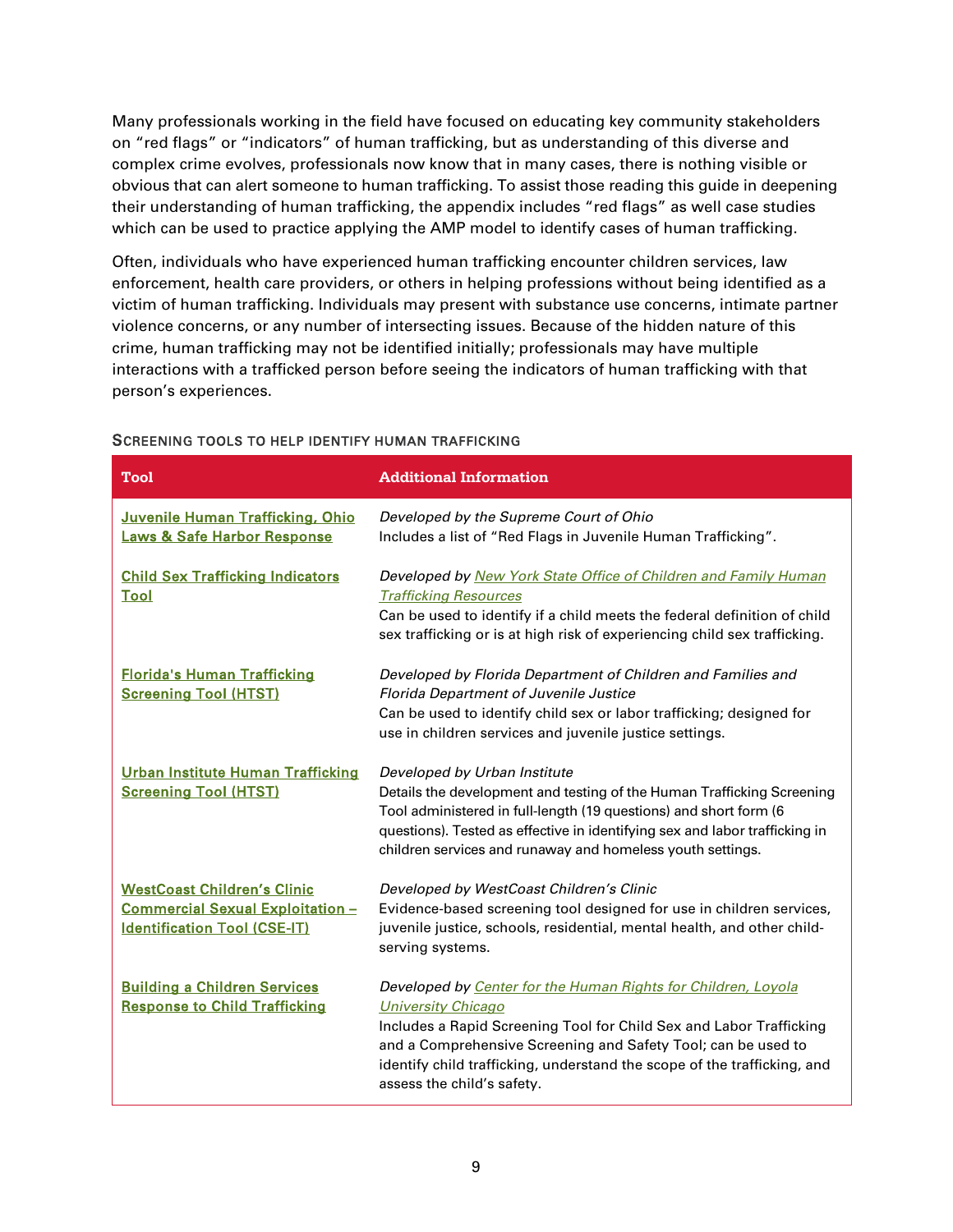Within the Ohio Statewide Automated Child Welfare Information System (SACWIS), there are up to five (5) points the user may enter for identification of human trafficking victims\*:

- 1. The first is within a new intake if the referent is aware of human trafficking. This does not require a definitive report of human trafficking by the referent, but may be identified by the PCSA via collection of risk factors indicating that human trafficking may be occurring.
- 2. Second, within the Safety Assessment > Safety Factors section, Factor 14 includes information on "Child sexual abuse/sexual exploitation is suspected and circumstances suggest that child may be in immediate danger of serious harm."
- 3. Third, at the time of disposition, a harm description may be selected for Trafficked Child Forced Labor or Trafficked Child – Sexual Abuse.
- 4. Fourth, within the Family Assessment > Strengths & Needs > Child Functioning > Self Protection section.
- 5. The fifth point is within a person's Profile > Characteristics > Traits/Behaviors/Family History. The characteristic feature allows the user to identify a person of either confirmed or suspected Human Trafficking Victim (Labor or Sex). Currently, a report in Ohio SACWIS (Client Characteristics Report) allows the user access to the total number of persons with each characteristic identified.

When several indicators cause children services to suspect human trafficking, the case should be further examined with supervision to determine next steps including utilizing screening/ interviewing tools, involving law enforcement, a children's advocacy center, prosecutor's office, etc.

*\*This functionality is accurate at the time of publication, but is often evolving and improving.*

# Role of a Children's Advocacy Center

A key component of a Children's Advocacy Center (CAC) is its Multidisciplinary Team (MDT). The goal of a CAC is to keep children from being re-traumatized by a system that is meant to protect them. By coming to a CAC where they can talk about their trauma experience and receive the help they need, the child will receive a coordinated response and reduce the number of times they must recount that history. The CAC consists of community partners to include law enforcement, prosecutors, victim advocates, health care providers, and local children services. Through each of the partners, CACs work together to provide hope to children and families.

Survivors of human trafficking are best served through the CAC model. This system ensures that abused children do not fall through the cracks of the traditional service delivery system. Minors are offered a safe, comprehensive response to their specific needs. Survivors of human trafficking are offered a caring and gentle place to be forensically interviewed, undergo a medical exam, and be referred for follow up trauma-focused therapy. Law enforcement officials are involved from the beginning and work closely with the team of social workers, medical providers, and prosecutors to hold offenders accountable.

Although CACs are in place to help survivors and youth at risk of human trafficking and are proven to be best practice, there are unique challenges with these types of cases. Often survivors do not see themselves as victims and are not willing to disclose their trauma, initially. Many survivors are frequently AWOL from their homes or placements which makes it more difficult to investigate and protect these youth. Extended interviews are often necessary to gain trust and to fully understand the events and individuals involved in these trafficking cases. These cases take time, patience, and dedication. In addition, survivors often present as "unruly delinquents" and the human trafficking component is missed or not even addressed during assessments.

10 While these cases have challenges, CACs provide survivors and their families needed services to protect the child from further harm. To learn more, visit the [Ohio Network of Children's Advocacy Centers.](http://www.oncac.org/)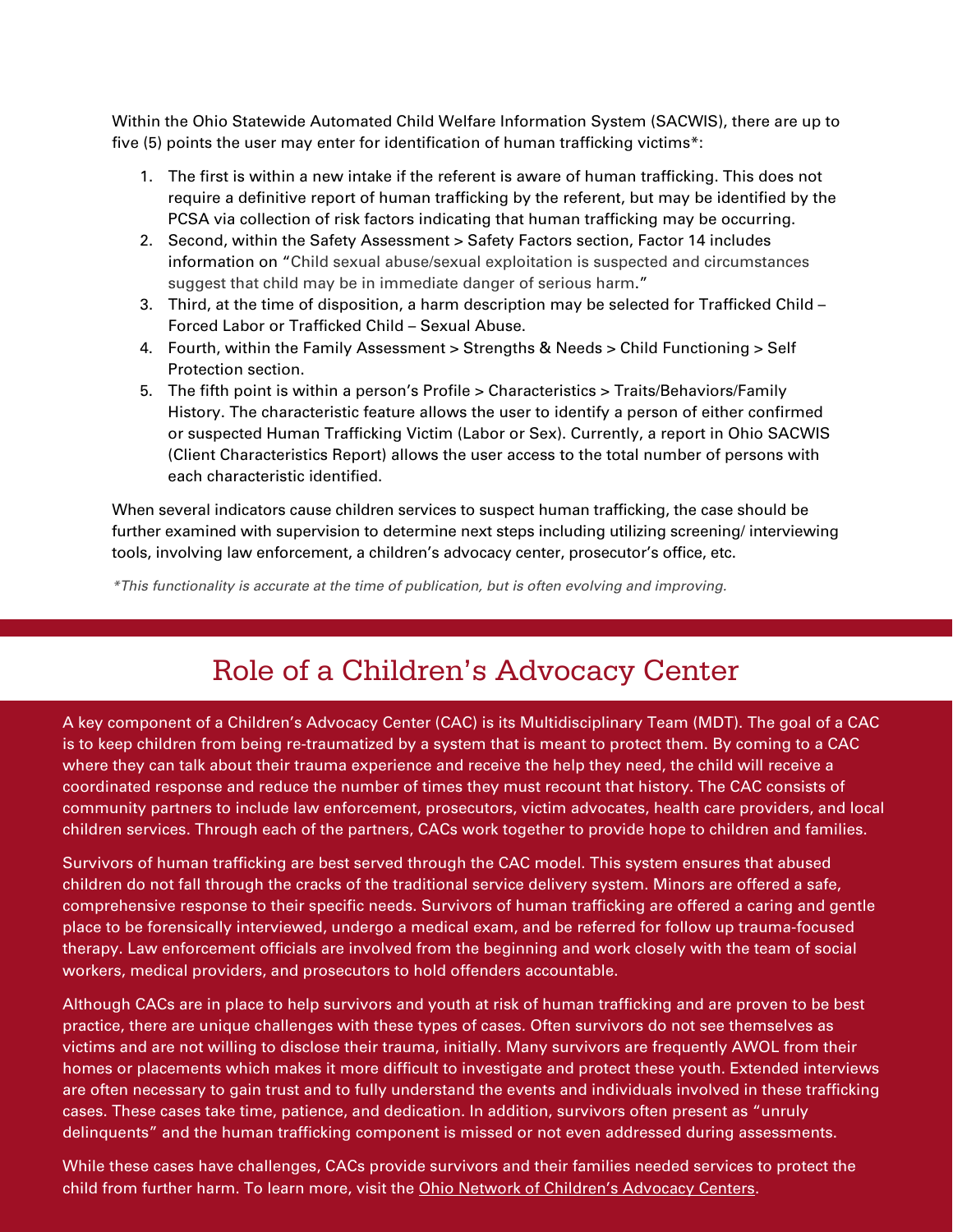### <span id="page-10-0"></span>Interview Considerations

Building rapport is the first step in interviewing victims in a trauma-informed way. Keep in mind that a victim's reality is your reality when preparing for and conducting investigative interviews with potential trafficking victims.

A forensic interview is a non-leading, victim sensitive, neutral, and developmentally-appropriate investigative interview that helps law enforcement determine whether a crime occurred and what happened.

The goals of a forensic interview are to minimize any potential trauma to the victim, maximize information obtained from victims and witnesses, reduce contamination of the victim's memory of the alleged event(s), and maintain the integrity of the investigative process.

Joint interviews between law enforcement and children services with the victim can be beneficial to the victim so both agencies can gather the necessary information while allowing the victim to complete one interview.

Various human trafficking identification tools have been developed by organizations such as Covenant House, Polaris, the Vera Institute, and the Ohio Human Trafficking Task Force. These tools can be accessed here:

- [Covenant House Interview and Assessment Tool for](https://humantraffickinghotline.org/sites/default/files/Homelessness%2C%20Survival%20Sex%2C%20and%20Human%20Trafficking%20-%20Covenant%20House%20NY.pdf)  [Minors](https://humantraffickinghotline.org/sites/default/files/Homelessness%2C%20Survival%20Sex%2C%20and%20Human%20Trafficking%20-%20Covenant%20House%20NY.pdf)
- [Ohio Human Trafficking Task Force Screening Tool](https://humantrafficking.ohio.gov/links/Screening-Tool.pdf)
- [Vera Institute Human Trafficking Identification Tool](http://www.vera.org/pubs/special/human-trafficking-identification-tool)
- [National Human Trafficking Resource Center/Polaris](https://humantraffickinghotline.org/resources/comprehensive-human-trafficking-assessment-tool)  [Comprehensive Human Trafficking Assessment](https://humantraffickinghotline.org/resources/comprehensive-human-trafficking-assessment-tool)

The Office of Victims of Crime Training and Technical Assistance center has additional resources about interviewing suspected victims of human trafficking through the [Human Trafficking Task Force E-Guide.](https://www.ovcttac.gov/taskforceguide/eguide/)

### <span id="page-10-1"></span>Case Planning

Children who have been trafficked will have a variety of needs including safety, shelter, basic needs, medical and mental health care, legal assistance, educational/ vocational needs, and much more. Case planning should not only consider immediate safety, but also long-term well-being.

# Reminders

**Any approach to the victim should be gradual and nonthreatening. Be sure the victim has some control in the situation (breaks, water, seating placement). Avoid interrogation methods and refrain from physical contact with victims.**

**The screening interview should take place in a comfortable environment and be conducted by someone who was not directly involved with the victim during his/her arrest.**

**Use a conversational approach to obtain preliminary information rather than a rapid series of questions. Remember open-ended questions may elicit more information than yes or no questions.**

**Review "Considerations for Interacting with Survivors of Human Trafficking" in the appendix for suggestions on the language and approach to use with potential trafficking victims.**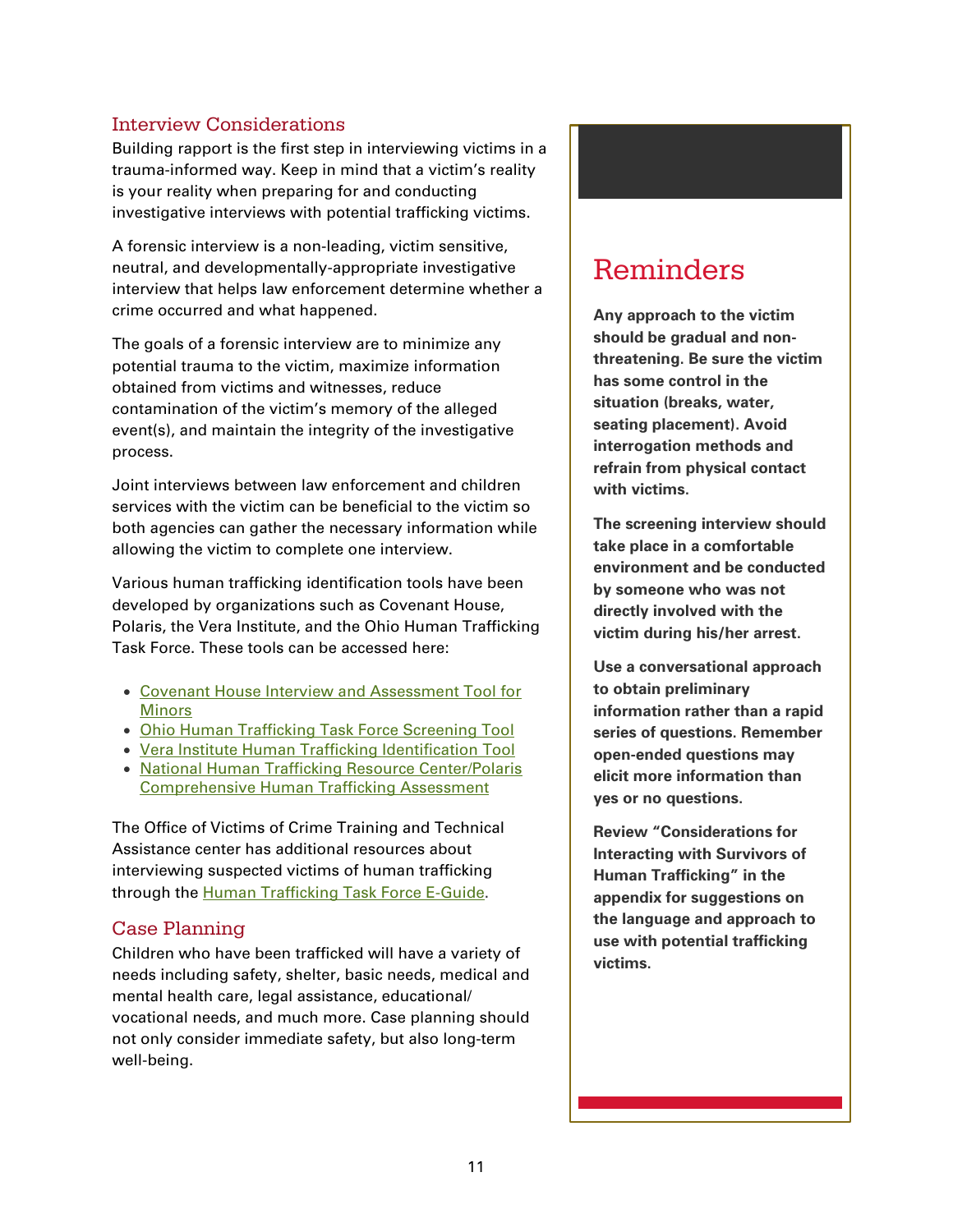To identify local or regional trafficking-specific and trafficking-adjacent service providers, consider consulting with the [National Human Trafficking Hotline,](https://humantraffickinghotline.org/) which is available 24/7 at 1-888-373-7888 with tele-interpretation in over 300 languages. Its [online referral](https://humantraffickinghotline.org/training-resources/referral-directory)  [directory](https://humantraffickinghotline.org/training-resources/referral-directory) lists anti-trafficking organizations and programs that provide emergency, transitional, or long-term services to those who have experienced human trafficking. Children services workers can also call the National Center for Missing and Exploited Children (NCMEC) for assistance with human trafficking cases. [See Appendix 4](#page-25-0) for an overview of NCMEC's services and the regional point of contact for Ohio.

No single entity will be able to successfully meet all the needs of a trafficked individual, and a collaborative multi-disciplinary team response is needed to provide trauma-informed, strengthsbased, gender responsive, and culturally/linguistically appropriate services. Trafficking-specific programs are rare in Ohio, so training for providers working directly with trafficked or at-risk youth is needed to meet the needs of this population.

Children services agencies should develop a partnership with the local anti-trafficking coalition to take part in developing local response to human trafficking. Review the **Protocol for Serving Child** [Victims of Human Trafficking in Ohio](https://humantrafficking.ohio.gov/links/HT-Child-Protocol.pdf)</u> to understand the preferred practices for creating collaborative, survivor-centered interventions.

As described in the Protocol, communities should identify a centralized Point of Contact (POC) to coordinate care for the survivor. The POC should remain engaged with the survivor throughout their healing process and provide support before, during, and after a survivor engages with service providers. Depending on the case and the community, the POC could be the children services agency, a CAC, juvenile court or human trafficking victim services provider, or local anti-trafficking coalition. In some situations, there might be multiple POCs.

### Children who have been trafficked may suffer from health problems including but not limited to:

#### Physical

- Injuries, sometimes untreated, due to physical violence and/or sexual abuse
- Reproductive health problems
- Malnutrition
- Substance use disorders
- Chronic back, vision, hearing, or respiratory problems due to unsafe working conditions

#### **Mental**

- Anxiety, depression
- Post-Traumatic Stress Disorder
- Changed relationships with others
- Anger, aggression, explosive behaviors
- Self-harm behaviors
- Feelings of shame, guilt, despair, hopelessness
- Traumatic bonding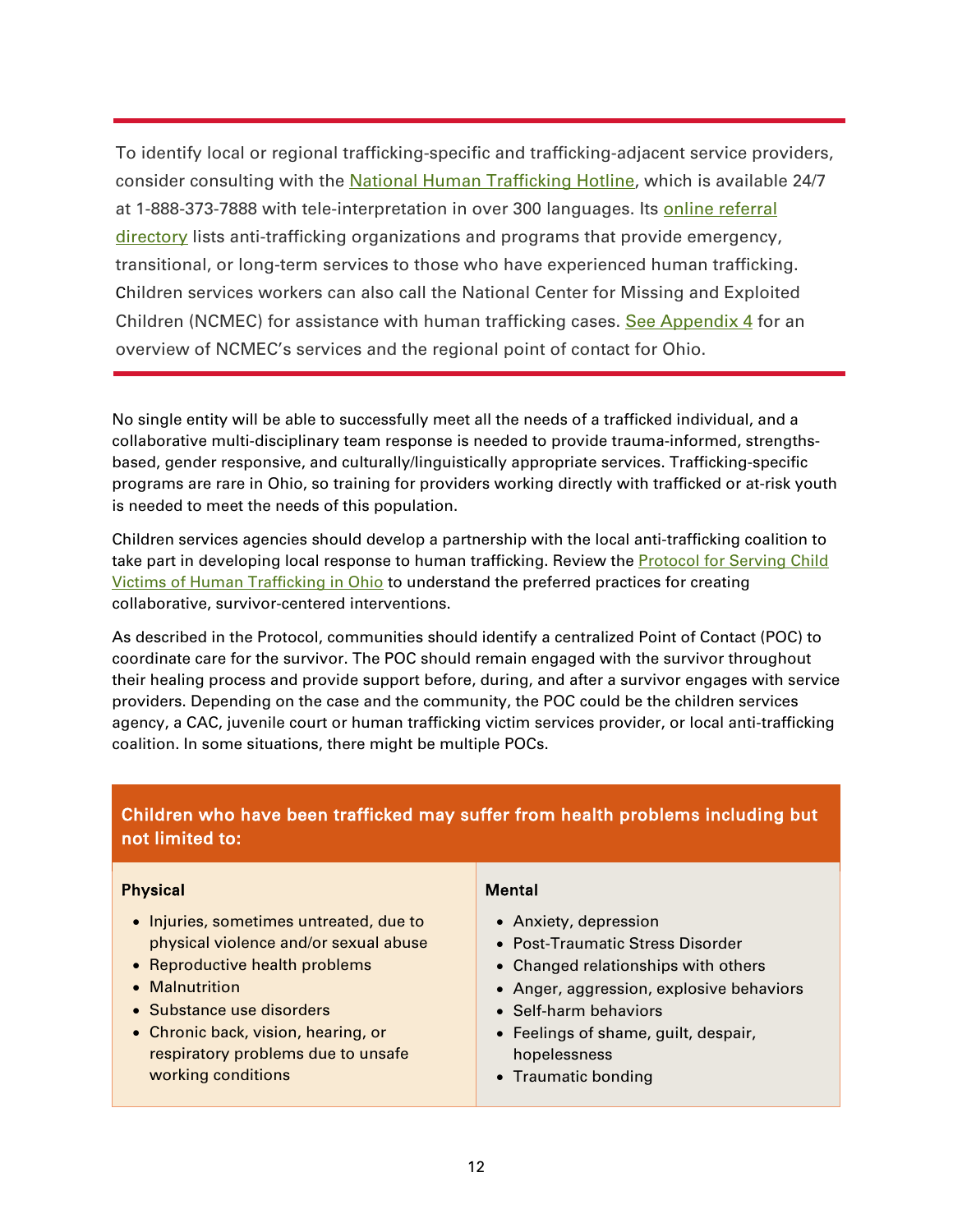Case management services should be trauma-informed, focused on empowering the child and equipping them with resources to prevent future victimization. Caseworkers and other services providers should focus on self-determination and partnership. Case planning should incorporate:

- An assessment of the child's needs
- Defining desired outcomes
- Obtaining necessary services, treatments, and supports
- Managing crises

Caseworkers and service providers should consider:

- Educating the child about their rights as a victim of crime
- Legal protections and entitlements available to child survivors of human trafficking
- The criminalization of trafficked children and protections available, such as Safe Harbor
- Power dynamics when engaging with survivors (gender, age, race, profession, etc.)
- Avoiding victim-blaming attitudes, statements, and body language
- Avoiding reactions that convey judgement
- Being a consistent source of support through the process of recovery despite setbacks or challenges
- Learning about the culture and beliefs of the child (New York State Office of Children and Family Services)

Placements for children who have survived human trafficking need to be willing to support the suggested models for safety, mental health services, substance use disorders, and case management services. Providers need to be willing to accommodate additional needed services. These children may require more intensive mental health treatment as well as substance use treatment. Additional means of making the child feel

# Reminders

**Children who have been trafficked may have been forced to engage in criminal activity due to the dynamics of their trafficking situation.**

**They may have been forced to engage in commercial sex, carry or sell drugs, steal for their trafficker or to meet their basic needs, or another criminal activity at the direction of their trafficker.**

**These children are often viewed as delinquent, but it is important to understand how these actions occurred because of the trafficking situations.**

safe may be required (such as locking doors, home alarms, etc.).

Utilize therapies including trauma-focused cognitive behavioral therapy (TF-CBT), dialectical trauma focused cognitive behavioral therapy (DTF-CBT), and eye movement desensitization and reprocessing (EMDR) which studies have shown to positively impact those diagnosed with posttraumatic stress disorder (PTSD) or child sexual abuse (Twigg).

Caseworkers should become knowledgeable about how Safe Harbor can be a resource for these children. Caseworkers should work with the court, the child's attorney, and any other relevant partners to ensure the child is able to access the appropriate protections and services.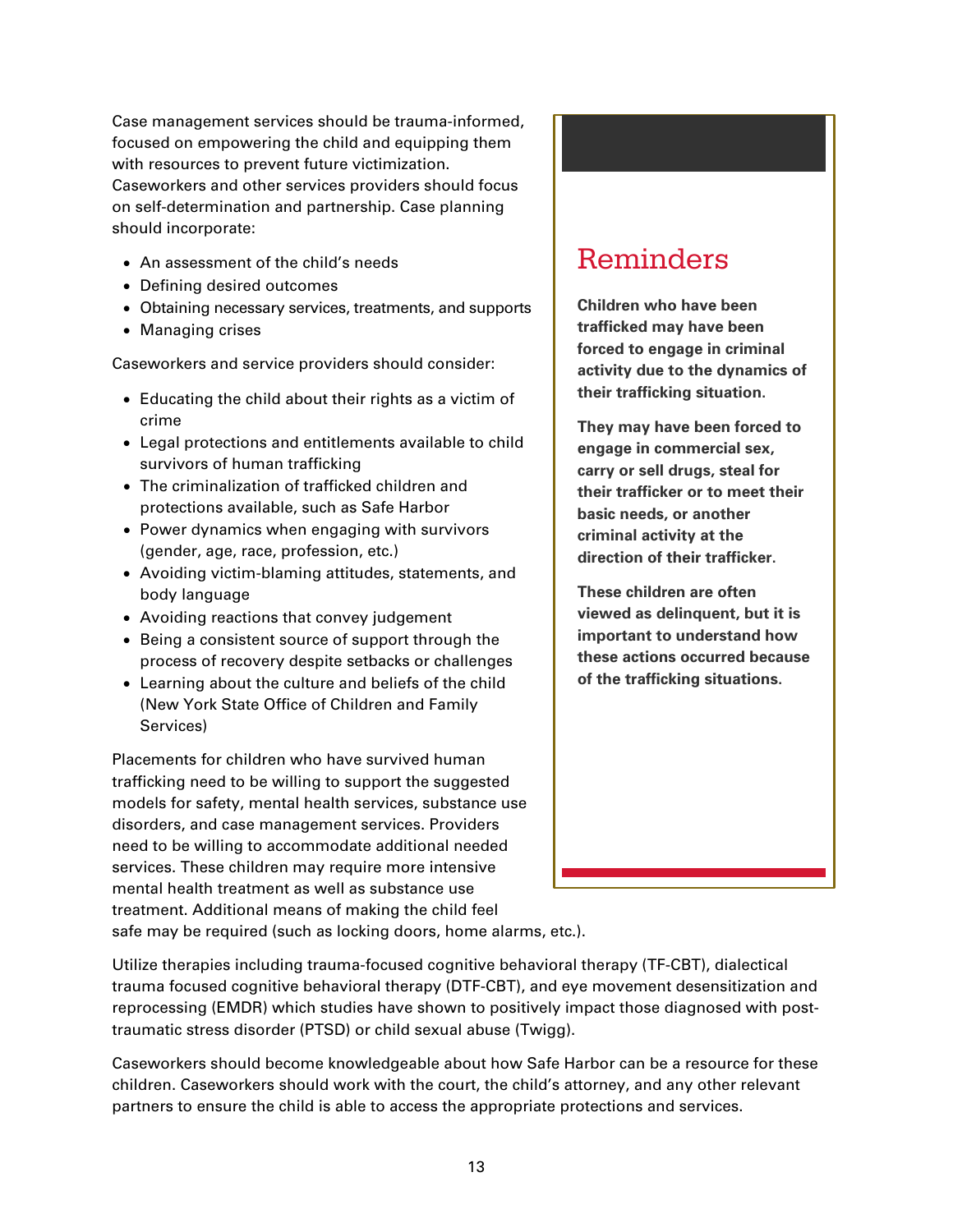### **Statistics**

Most youth who run away tend to be older teens. A slightly higher percentage of runaways are girls, and African American and Hispanic/Latino(a) youth were overrepresented among runaways compared to the rest of youth in care (Capacity Building Center for States).

Nearly 40% of the youth who ran away were expected to "age out" of care. About 42% of youth who ran way had five or more placement settings (Capacity Building Center for States).

Homeless and runaway youth face vulnerabilities to both sex and labor trafficking. Covenant House interviewed over 900 youth aged 17-25 from 13 cities across the United States and Canada. Nearly one in five of the youth interviewed were victims of human trafficking, with 15% trafficked for sex, 7.4% trafficked for labor, and 3% trafficked for both (Covenant House).

The National Center for Missing and Exploited Children (NCMEC) estimated that one in six of the endangered runaways reported to NCMEC in 2019 were likely victims of sex trafficking based on indicators such as disclosure of sex trafficking from the youth, recovery from known trafficker, commercial sex advertisements, and arrest on prostitution charges.

### <span id="page-13-0"></span>What to Do If a Child Runs Away

Because children and youth who run away from foster care are particularly vulnerable to human trafficking, children services agencies are required to identify and report on youth who run away from foster care by contacting law enforcement and making a report to the National Center for Missing and Exploited Children (NCMEC) (OAC 5101:2-42-88).

Push and pull factors that may influence a child to run from foster care could include escaping from highly restrictive placements; gaining access to friends, family, or romantic partners; maintaining connection to community of origin; or gaining a sense of normalcy or independence (Latzman and Gibbs).

Children services caseworkers can support a child who has returned from running away by recognizing that this child has experienced a disruption in services and probably has unmet needs. In addition to asking about the child's experiences while gone, caseworkers should have authentic conversations about why the child left care and what the child needs in order to prevent future runaway episodes (e.g. *What can we do to help improve the situation so that you don't feel like you need to run in the future?*) (Latzman and Gibbs).

Programmatic approaches that show promise in reducing runaway behavior include treatment foster care, utilizing a continuum of comprehensive services including those specific to human trafficking, involving youth in placement decisions, and using family-based placements whenever possible (Latzman and Gibbs).

It is critical that youth at high risk of running away are knowledgeable about resources and ways to access assistance. Caseworkers should safety plan with the youth to mitigate risk if the youth does leave their home or placement; safety planning should include a discussion of what resources are available to keep them as safe as possible when they are out of their home or placement (T. B. Gambon).

Caseworkers should share information about local resources, such as drop-in centers, shelters, food banks, or other community resources where youth can access assistance, and local and national hotlines youth can call for assistance. Caseworkers should talk with youth about appropriate sources of support, safe adults who can help that youth in a crisis, and how to safely return.

The Child Welfare Information Gateway has developed a [sample](https://www.childwelfare.gov/pubPDFs/missing_youth.pdf)  [protocol to follow when a child goes missing.](https://www.childwelfare.gov/pubPDFs/missing_youth.pdf)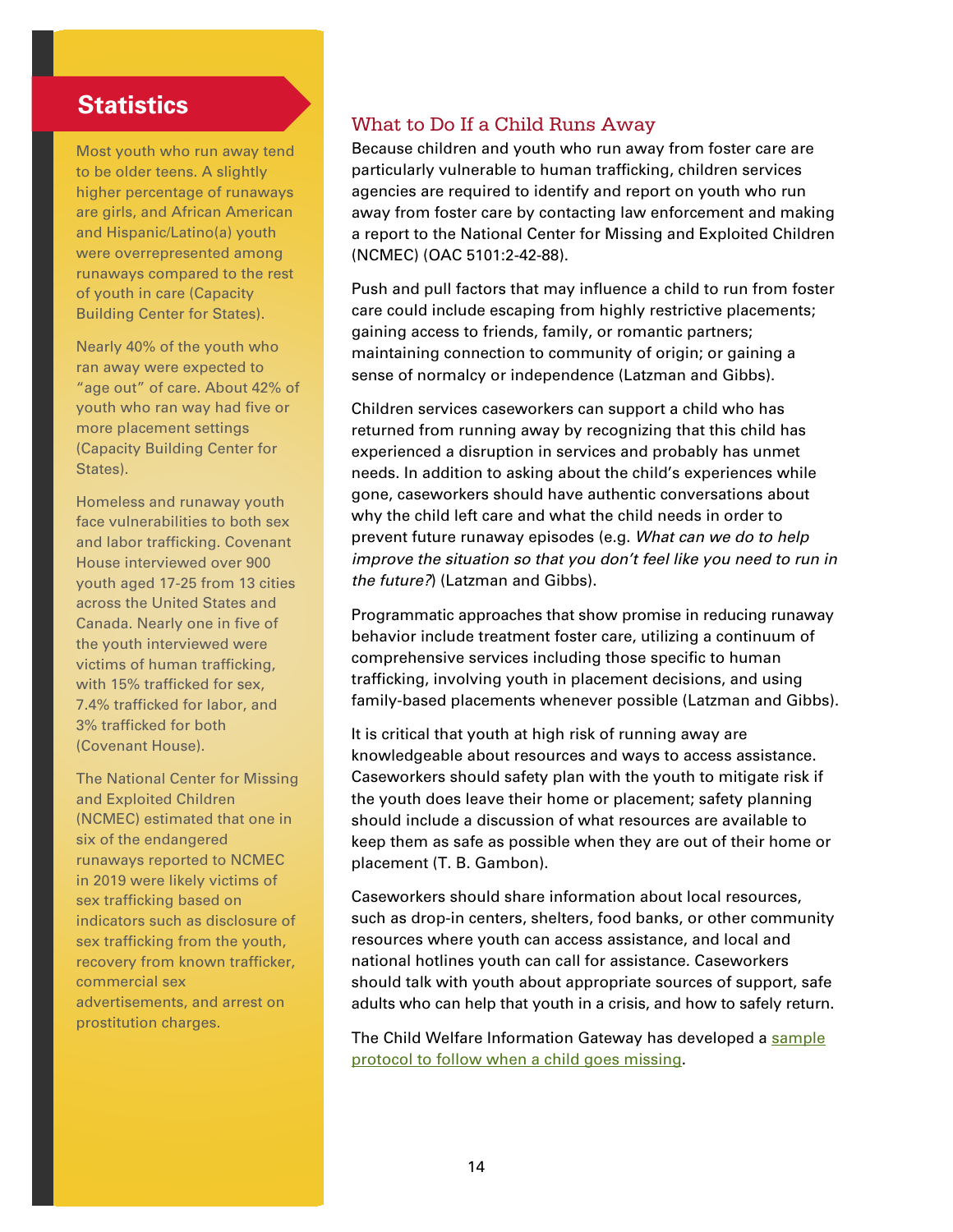### <span id="page-14-0"></span>Human Trafficking Education for Children Services Professionals

Ohio children services caseworkers and supervisors are required to complete an introductory course on human trafficking within two years of being hired (OAC 5101:2-33-55(F)(4); OAC 5101:2- 33-56(A)(5)). This training should include:

- Laws governing human trafficking, including the definition of human trafficking under section 2929.01 of the Revised Code, the mandates of court, law enforcement and other organizations working to bring attention to the problem of human trafficking, and the criminal offense of trafficking in persons under section 2905.32 of the Revised Code.
- The dynamics of human trafficking and its effects on the victims.
- Human trafficking: what is it?
- The provision of resources to identify and assess victims of human trafficking. "The Standards [of Services for Trafficked Persons"](https://humantrafficking.ohio.gov/links/Standards_for_Serving_Trafficked_Persons.pdf) was developed in 2010 by the Ohio Human Trafficking Commission Victim Services Committee to provide best practice guidelines for communities seeking to develop or strengthen a response system for survivors of human trafficking.

The Ohio Child Welfare Training Program provides training on human trafficking which meets the requirements as specified by Ohio Administrative Code; children services professionals can search for and enroll in these trainings using [E-Track.](http://e-track.knowledgeowl.com/help)

For additional training on local human trafficking responses and resources, consider reaching out to the regional anti-trafficking coalition. Contact information and a brief overview of services provided by each coalition are listed on [https://humantrafficking.ohio.gov/coalitions.html.](https://humantrafficking.ohio.gov/coalitions.html) The Ohio Human Trafficking Task Force can also provide training on statewide anti-trafficking efforts. To request a speaker, visit [https://humantrafficking.ohio.gov/speaker.html.](https://humantrafficking.ohio.gov/speaker.html)

Training on human trafficking is not required for foster caregivers, but it is recommended for any foster caregivers who may be caring for a high risk, trafficked or exploited youth. The Ohio Child Welfare Training Program has collected resources for foster caregivers serving this population as well as a one-hour online training on "What Caregivers Need to Know About Human Trafficking."

# Educating Mandated Reporters about Human Trafficking

Within the field of children services, it is imperative to develop partnerships with mandated reporters, especially law enforcement and hospital systems which may be in constant communication with children services as it relates to child abuse and the issue of human trafficking.

Mandated reporters should be connected to ongoing education to raise awareness about human trafficking in the community and to encourage collaboration with children services on suspected or identified cases of child trafficking. Mandated reporters should not only be educated about what human trafficking is, but common indicators (see Appendix 2), what to do if they suspect human trafficking, and resources in the community to help the potential victim. Mandated reporters should be encouraged to help establish a sense of safety and build a rapport with the survivor. The survivor should have a safe space to express their emotions and talk about their experiences.

through the Governor's Ohio Human Trafficking Task Force. If there is a local anti-human trafficking coalition, children services agencies should partner with the coalition to ensure that local human trafficking awareness and training efforts include information about the local resources and response efforts. If there is not a local coalition, there are human trafficking training resources available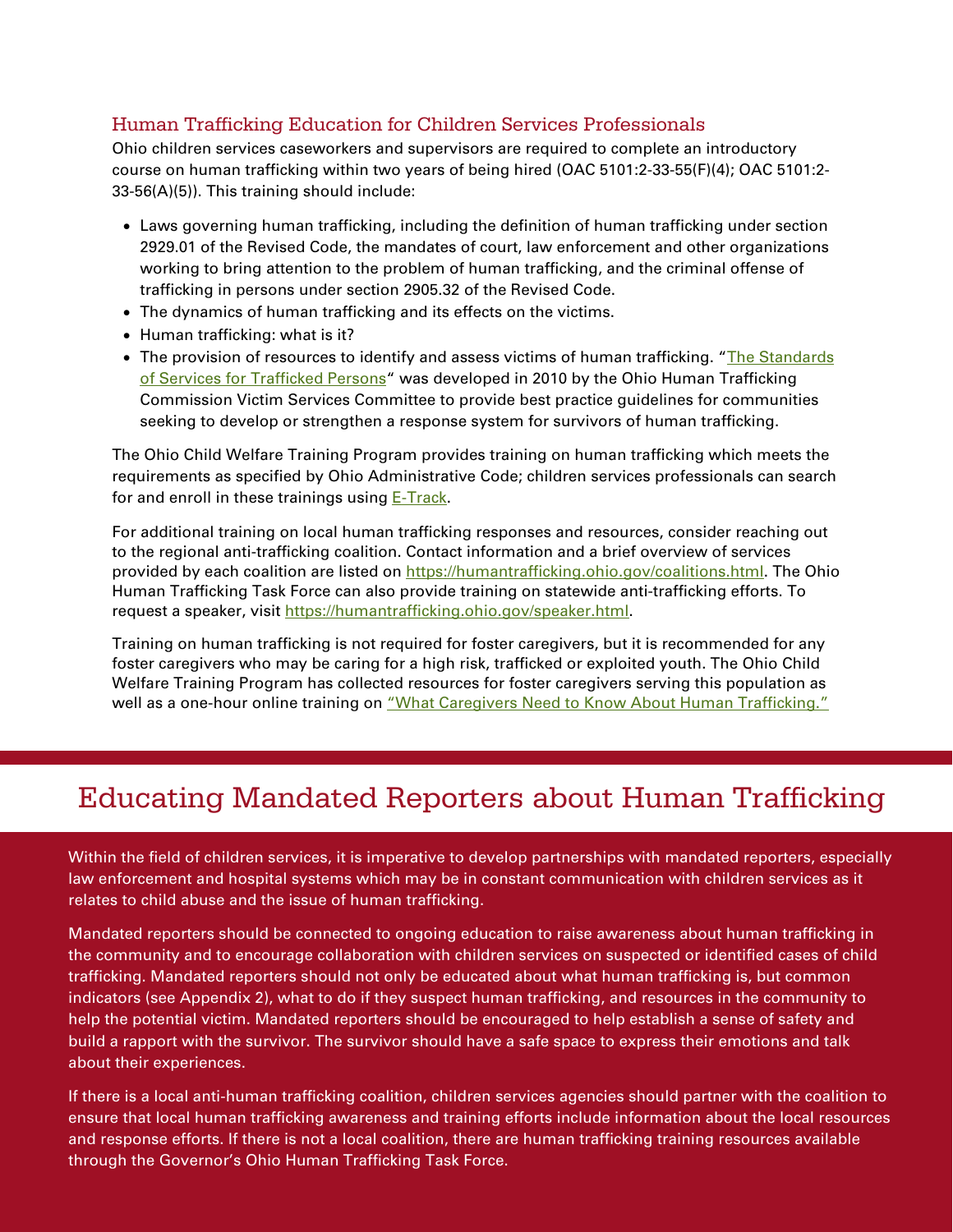### <span id="page-15-0"></span>Working with Foreign National Juvenile Victims of Human Trafficking

Juvenile foreign nationals may be at risk of being trafficked for sex or labor in their home country, in transit, and within the United States. In their home country, they may face vulnerabilities such as poverty, gang violence, and civil and political unrest. They may experience abuse, gender-based violence, or lack of educational opportunities.

On route to the United States, they may be forced to earn money in dangerous settings and coerced into sex or labor trafficking. In the United States, they may have been charged heavy fees by smugglers and be expected to pay back these fees or additional expenses; they may experience debt bondage. They may also be victimized by family members or caregivers who treat them as domestic servants or force them into commercial sex.

The Department of Health and Human Services (HHS), [Office of Trafficking in Persons](https://www.acf.hhs.gov/otip) (OTIP) can help foreign national children who have experienced human trafficking. These children can become eligible to receive benefits and services including medical screenings, Medicaid, Temporary Assistance for Needy Families, Supplemental Nutrition Assistance Program, and other public benefits.

If working with a foreign national minor who may have experienced human trafficking, contact the OTIP Child Protection Specialists at 202-205-4582 or by email at [childtrafficking@acf.hhs.gov](mailto:childtrafficking@acf.hhs.gov) to ask questions or to discuss a potential case. A Request for Assistance (RFA) can be filed through the [Shepherd Case Management System.](https://www.acf.hhs.gov/otip/victim-assistance/shepherd)

# Reminders

**Once law enforcement identify a foreign national minor victim of human trafficking, they must notify HHS within 24 hours.**

**OTIP issues Interim Assistance Letters to foreign children who may have been subjected to human trafficking. The letters provide potential victims with an up-to 90-day period of eligibility.**

**OTIP issues [Eligibility Letters](https://www.acf.hhs.gov/otip/victim-assistance/eligibility-letters) to a foreign child with credible information that the child was subjected to trafficking as defined by the Trafficking Victims Protection Act.** 

**Child victims are not required to cooperate with law enforcement or receive Continued Presence or a T Visa as a condition for receiving an HHS Eligibility Letter.**

**A child victim with an Eligibility Letter who has no available parent or legal guardian is eligible for the Unaccompanied Refugee Minor (URM) program, which includes all services available to foster children and special services to help them adapt to the United States and recover from their experiences.**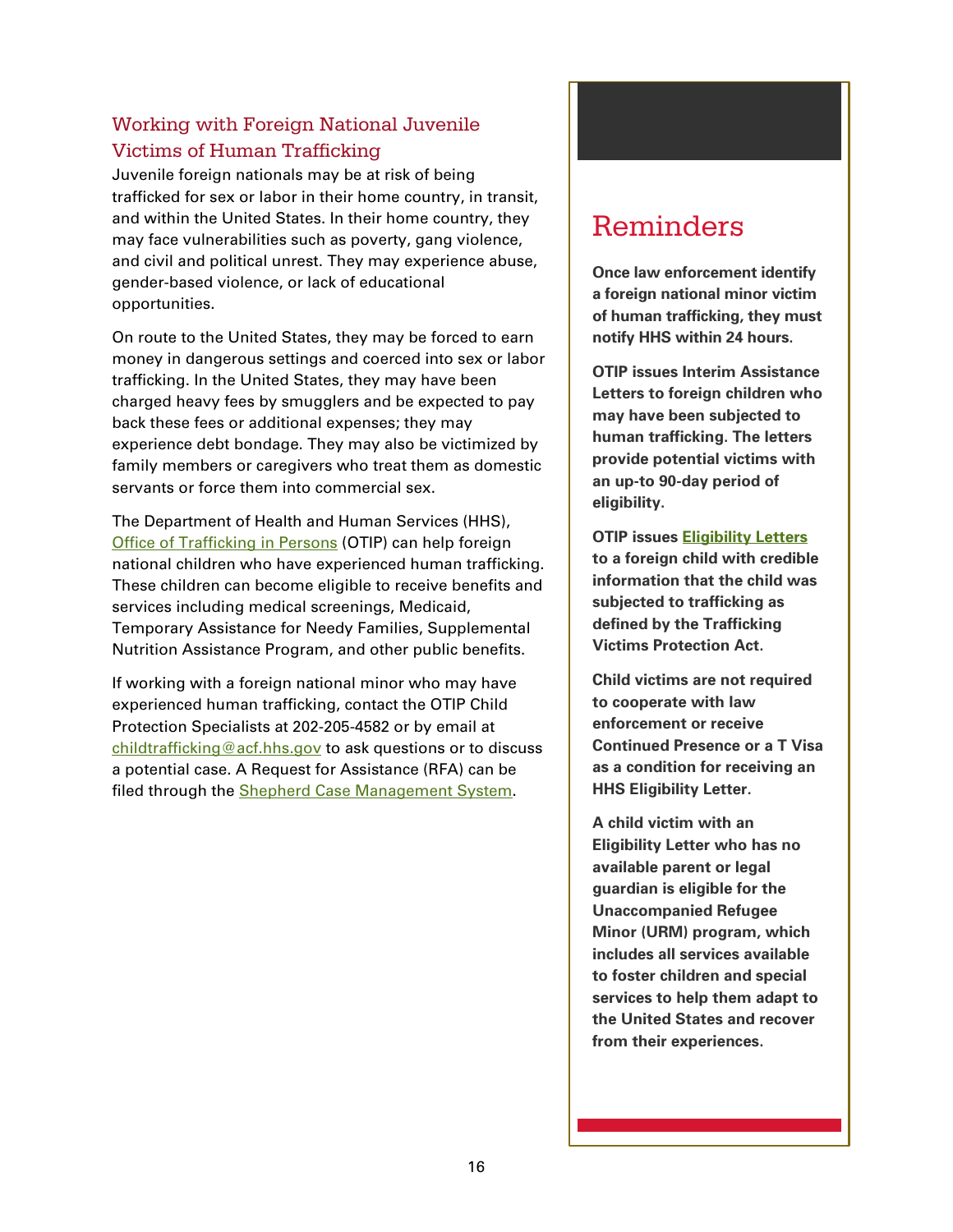### <span id="page-16-0"></span>Appendix 1: Case Studies

Review the following case studies to test your knowledge.

- Is this case human trafficking? If yes, what components of the scenario align with federal and state law? If no, what components are missing?
- What are the red flags or indicators in this case?
- What service needs does this individual have?

### Case Study #1<sup>[2](#page-16-1)</sup>

Jamil is 14 years old and lives with his mother in an apartment. Even though she works two jobs, his mother struggles to make ends meet. Jamil spends a lot of time home alone, and the landlord often asks Jamil to help him with some projects around the building to keep him busy. For the last three months, while they are hanging out, the landlord makes Jamil perform oral sex and sometimes takes pictures of him during the sex acts. The landlord told Jamil and his mother that he would not evict them as long as Jamil keeps hanging out with him.

• In this scenario, if sex trafficking is occurring, who would be identified as the trafficker?

### Case Study #2

Ashley is 16 years old. She lives with her 84-year-old grandmother, who also takes care of her four younger siblings. The week before her first day of school, Ashley realizes they don't have enough money to buy her school uniform and supplies. One of her friends suggests she go down to the local gas station and "stand on the corner" to make money. Within 15 minutes of standing on the corner, a man offers her \$50 for an oral sex act. Ashley agrees because \$50 will pay for her school uniform.

### Case Study #3

Sam is an 18-year-old transgender woman. You've been working on a transitional living plan as she ages out of foster care, but you're having trouble locating housing. She decides she's going to stay with friends and says they're going to let her stay there for free. Unfortunately, that arrangement falls apart quickly, and Sam becomes homeless. One night while smoking a cigarette outside of the homeless shelter, a woman approaches Sam and asks her for a cigarette. The woman tells Sam that she's too pretty to be staying at the homeless shelter and knows a way for her to make quick money. Although Sam is hesitant, she thinks that anything has to be better than the shelter. The woman takes Sam back to her place and explains how to "walk the track" and "turn a trick." Sam's not thrilled about the idea but feels desperate, so she decides to give it a try.

Sam makes \$450 her first night out. On her second night out, a john/buyer violently assaults her, and she is admitted to the hospital. She calls you for help.

<span id="page-16-1"></span><sup>-</sup><sup>2</sup> Case studies #1-4 from Capacity Building Center for States. (2015). "Child welfare response to child & youth sex trafficking: Caseworker's curriculum." Washington, DC: Children's Bureau, Administration for Children and Families, U.S. Department of Health and Human Services.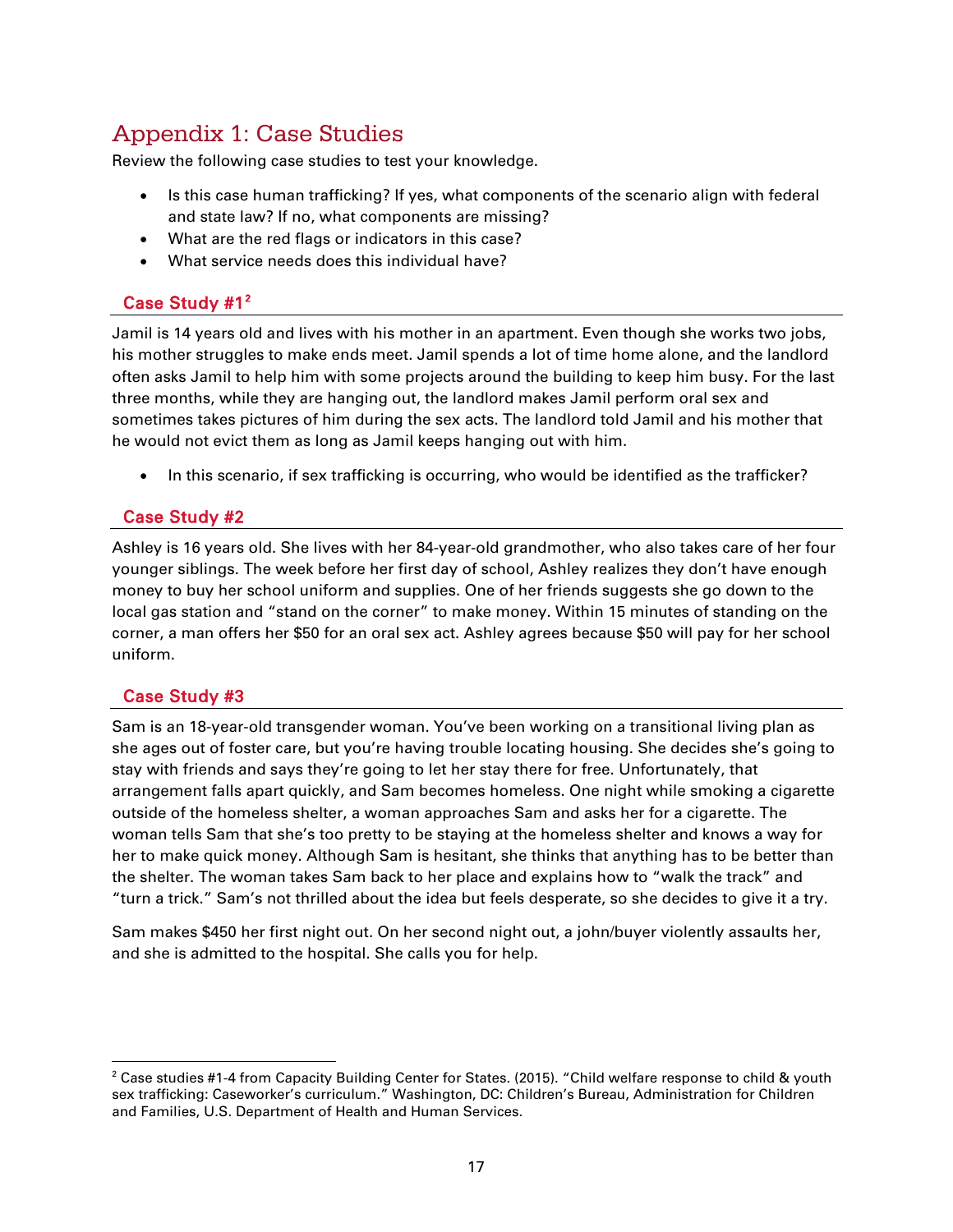### Case Study #4

Vanessa just turned 15 years old and is on the run from her foster home when she meets an older girl who says she can get her a job as a stripper. The girl introduces Vanessa to her boyfriend, Ricky, who says he'll operate as her manager. Vanessa gets a job at the club without even interviewing. She's super excited, but at the end of her first night of dancing, Ricky tells her he needs all of her money to cover rent and her dance outfits. When she hands him \$300, he says it's not enough and tells her he needs her to work "overtime" in the back rooms. She feels like she does not have a choice if she wants a place to sleep that night, so she goes in the back and engages in sex acts to earn another \$300 for Ricky.

#### Case Study #5

John is 15 years old and lives with his mother, Mary, and two younger siblings. John helps his mother take care of his siblings and has few friends. Mary has always struggled to maintain employment and has recently turned to selling prescription drugs to pay their bills. Mary has started using the drugs she was selling and is now forcing John to help her sell drugs. Mary will not let John attend school and says John must help more to pay the rent. Mary is becoming more dependent on the drugs and is sometimes physically violent when John disagrees with her.

### Case Study #6<sup>[3](#page-17-0)</sup>

Lynette grew up in a very impoverished country. From a young age, she was expected to work in the house while taking care of her younger siblings. Once she finished school, she began looking for work abroad so that she could better support her family. She secured a job in Qatar which promised a salary and housing. But after a few days in the country, Lynette was offered a new opportunity, this time to come to the United States for a childcare position with a wealthy family. Excited and eager to help her family, she jumped at the chance.

But when Lynette arrived in the U.S., her dreams were crushed. Her employers forced her to take care of their medically ill child day and night. And while she had been promised free room and board, Lynette and others working for the family were denied access to proper clothing, food, and medical care. The workers were subjected to emotional and physical threats, and their identification was confiscated so they couldn't leave.

### Case Study #7<sup>[4](#page-17-1)</sup>

-

Kevin was recruited by a crew member who came to his door selling magazines. When Kevin revealed that he was experiencing financial difficulties, the worker offered Kevin a job and a signing bonus. The crew that Kevin joined was under the control of several managers, all of whom openly boasted about their arrest warrants. These managers would frequently compel the crew members to work from eight in the morning until after midnight, would require them to reimburse the business for lodging and gas costs, and would only pay members if they met their daily quotas. Members who performed particularly well were typically paid in drugs instead of cash, and Kevin never saw the signing bonus he had been promised.

<span id="page-17-0"></span><sup>&</sup>lt;sup>3</sup> From Polaris[: https://polarisproject.org/blog/2015/11/30/survivor-story-global-journey-help-her-family](https://polarisproject.org/blog/2015/11/30/survivor-story-global-journey-help-her-family)

<span id="page-17-1"></span><sup>4</sup> From Polaris[: https://polarisproject.org/blog/2015/08/25/survivor-story-abandoned-traveling-sales-crew](https://polarisproject.org/blog/2015/08/25/survivor-story-abandoned-traveling-sales-crew)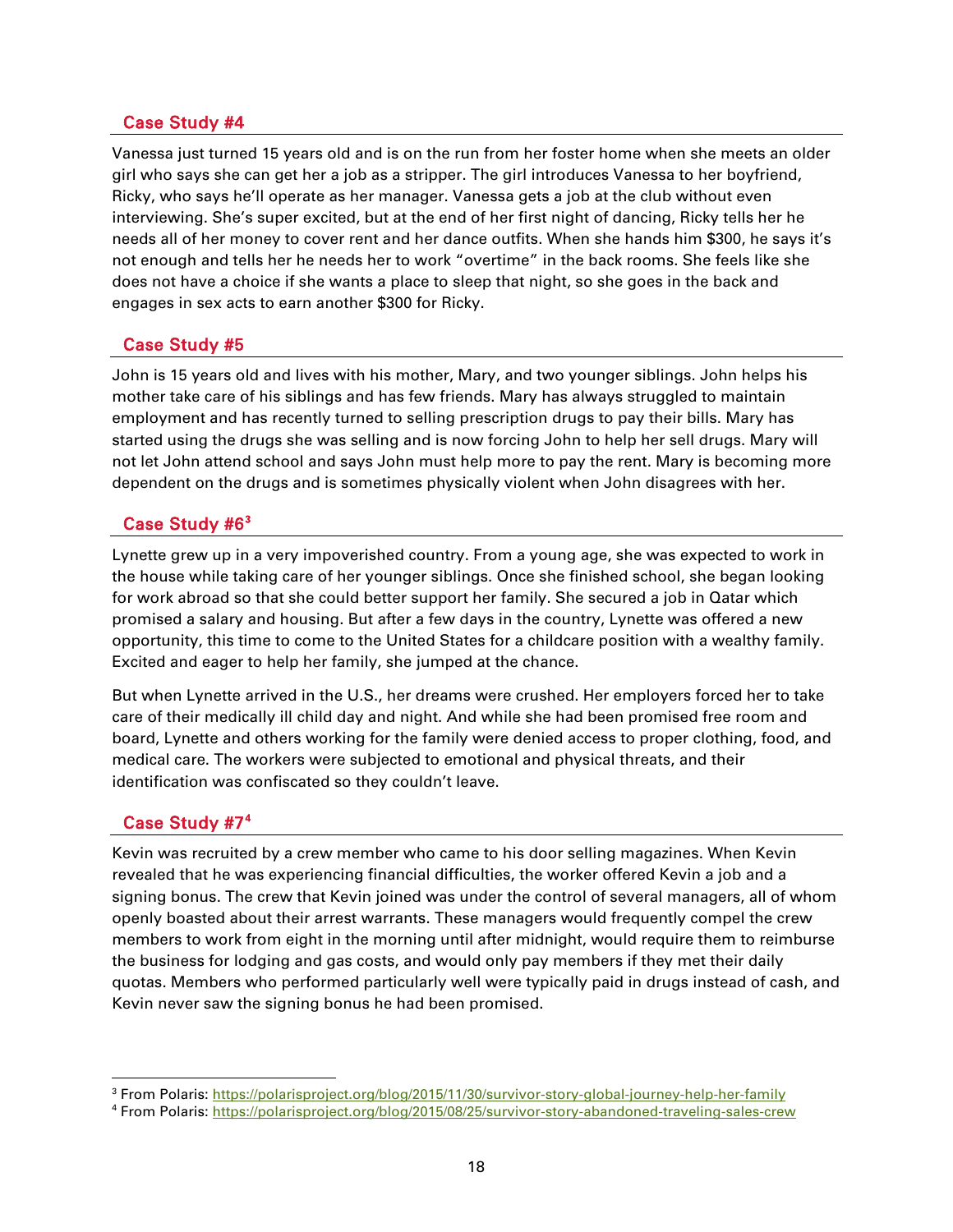Kevin reported to the National Human Trafficking Hotline that all the workers he interacted with while on the crew said that they wanted to leave. However, they were afraid to do so because of their managers' reputations. Workers who did try to leave were often beaten severely and in some cases were sexually assaulted by either the manager or the senior salespeople. When Kevin himself tried to leave, one of the managers threatened to kill him and confiscated his identification documents.

#### Case Study #8<sup>[5](#page-18-0)</sup>

Mari is a 37-year-old African American woman who had been in a relationship with Darrell for 16 years. During that time Mari and Darrell had four children. Over the course of the relationship, Darrell had been verbally, physically, and sexually abusive of Mari. Additionally, when Darrell wanted extra money, he called friends of his and forced Mari into commercial sex. She had tried to leave Darrell in the past; however, he either threatened to hurt their children, or convinced Mari that she had no other options other than staying with him. He controlled all of her money, did not allow her to keep her own bank account, and forbade her from getting her driver's license. Mari could not see any alternatives for leaving.

### Case Study #9<sup>[6](#page-18-1)</sup>

Sarah is a 17-year-old Caucasian female who grew up in rural Ohio. Sarah ran away from home a few times because her mom and stepfather drank a lot and did not pay attention to her. A few months ago Sarah was walking to the store alone and a 30-year-old male drove up beside her and told her how pretty she was and asked why she looked so sad. Sarah told him that she was angry with her mom and just needed to take a walk. He asked if he could take her to get her nails done down the street to cheer her up, and she agreed. He paid right away while giving compliments and telling her he wanted to meet again the next day.

For the next two months he picked Sarah up and took her to eat, to get her nails done and continued to act like a loving boyfriend. They both began calling each other boyfriend and girlfriend. They spent a lot of time together and he asked Sarah to move in with him, but after another month of living together he told her he couldn't make the rent payment and needed help. He asked her to go on dates with older men and engage in commercial sex. Sarah felt uncomfortable but agreed because she would do anything not to return home, and wanted to make him happy. Her boyfriend praised her and told her he didn't mind that Sarah helped them get money for rent this way. This continued until one night when Sarah was out on the street and was raped by a stranger who initially solicited her for sex. She immediately called the police and was taken to the hospital for an exam.

#### Case Study #10

-

Chanel is 11 years old and lives with her mother, Crystal. Crystal has suffered from an opiate dependence for three years, and she no longer has the financial resources to support her addiction. Desperate to prevent withdrawal symptoms, Crystal asks the person from whom she usually buys heroin if there is any way she can acquire the substance despite having no money. Her dealer replies that Crystal could allow him to spend some time with Chanel and promises

<span id="page-18-0"></span><sup>&</sup>lt;sup>5</sup> From Polaris[: https://polarisproject.org/blog/2015/05/03/survivor-story-four-children-and-16-year-relationship](https://polarisproject.org/blog/2015/05/03/survivor-story-four-children-and-16-year-relationship)

<span id="page-18-1"></span><sup>6</sup> Polaris[: https://polarisproject.org/blog/2015/04/14/survivor-story-boyfriend-turned-trafficker](https://polarisproject.org/blog/2015/04/14/survivor-story-boyfriend-turned-trafficker)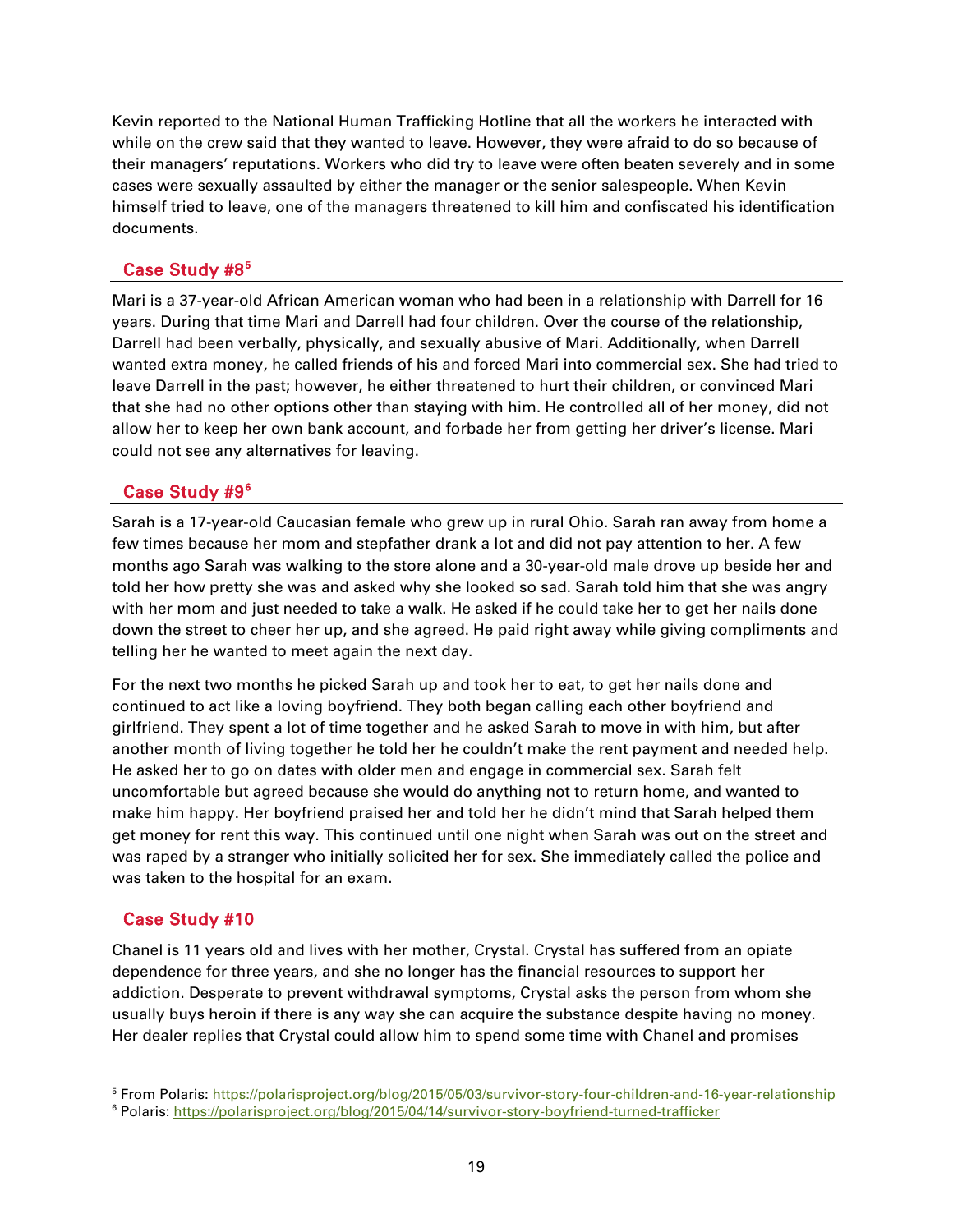"he'll be gentle." Crystal invites him to her home and leads him to Chanel's bedroom. Crystal locks herself into her own room to get high and blasts her music to avoid hearing the sounds of her daughter's assault. She promises herself she'll get sober and never allow anything to happen to Chanel again.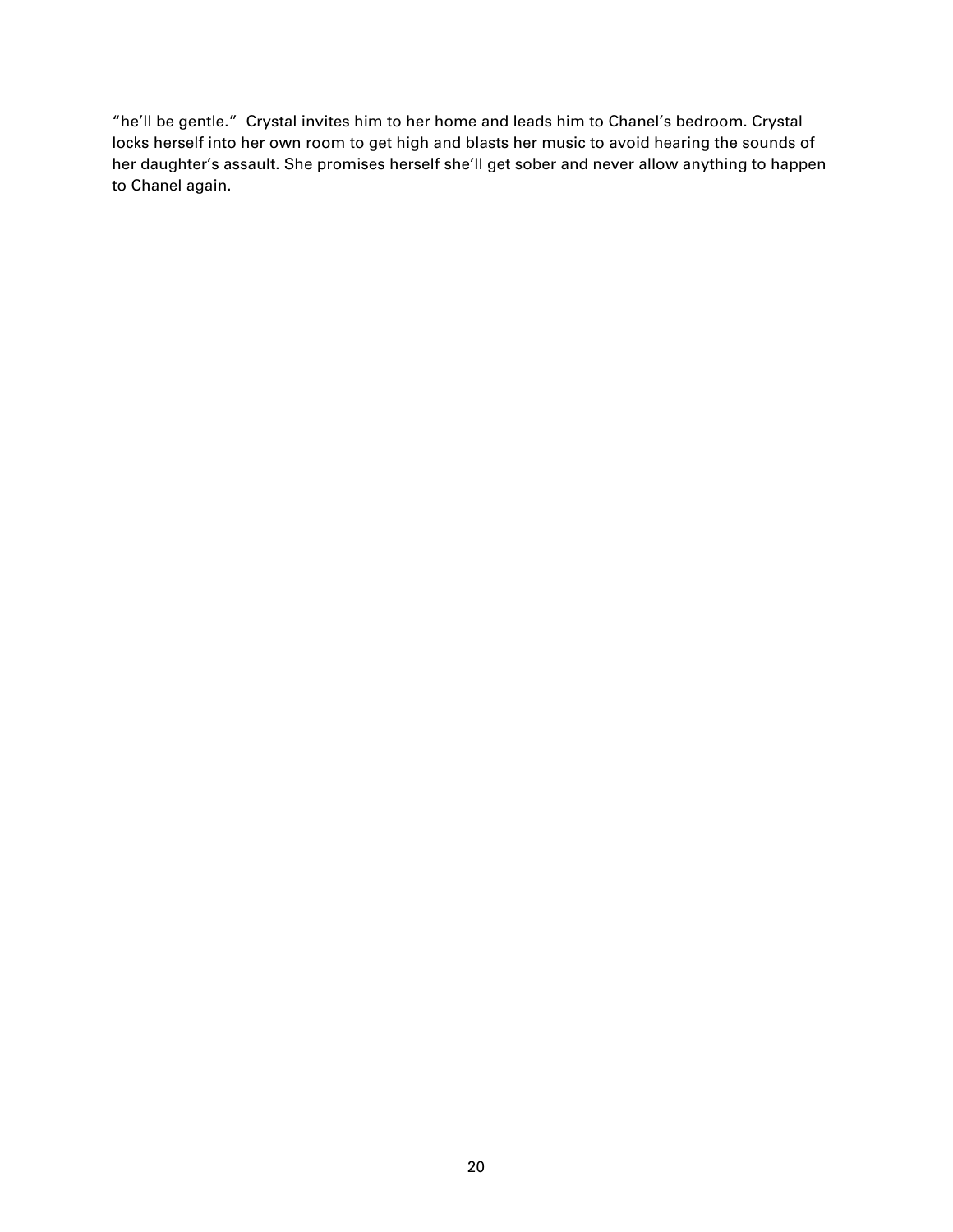### <span id="page-20-0"></span>Case Studies: Answer Key

- 1. Is this case human trafficking? If yes, what components of the scenario align with federal and state law? If no, what components are missing?
- 2. What are the red flags or indicators in this case?
- 3. What service needs does this individual have?

### Case Study #1

- 1. This scenario aligns with the definition of sex trafficking under federal law in that a minor is induced to engage in sex for something of value. Jamil is 14 years old and is engaging in sex acts with the landlord to keep his housing. This scenario does not align with Ohio's definition of human trafficking as the sexual activity would need to occur with a third party.
- 2. Red flags in this scenario include Jamil spending time alone, the mother's economic struggles, the reliance on the landlord to keep Jamil busy, and pictures of Jamil during the sex acts.
- 3. This is an unsafe housing situation as the landlord is sexually exploiting Jamil; alternate housing should be identified. Services should focus on addressing Jamil's vulnerabilities such as his family's economic insecurity. His mother may need economic support to help her meet her family's needs; his mother may benefit from workforce development programming. Jamil would likely need trauma-specific counseling to address the trauma from the sexual exploitation. Jamil may also benefit from after school programming so he is not spending so much time home alone.
- In this scenario, if sex trafficking is occurring, who would be identified as the trafficker?
	- This scenario does not include very much information about what the mother knows. The scenario states "The landlord told Jamil and his mother that he would not evict them as long as Jamil keeps hanging out with him." If Jamil's mother knows Jamil is experiencing sexual exploitation, she would be identified as the trafficker under federal law as well as state law.

#### Case Study #2

- 1. Yes. The child is a victim of sex trafficking according to both state and federal law, because she is a minor engaged in commercial sex.
- 2. The child is engaging in commercial sex.
- 3. First and most obvious, she needs a school uniform. She may also need less tangible resources like a mentor, who can model safe and appropriate means of meeting needs.

### Case Study #3

- 1. In order for this case to meet the threshold of trafficking, there need to be elements of force, fraud, and/or coercion. It may be that the woman Sam met outside exploited Sam's basic needs and defrauded her into believing she can better meet her needs through commercial sex. More information is needed.
- 2. Sam was recruited into commercial sex. She is very vulnerable due to unmet needs like safe and stable housing.
- 3. Sam needs safe and stable housing, connections to a safe community, follow up medical care, and possibly mental health supports to address the trauma she endured.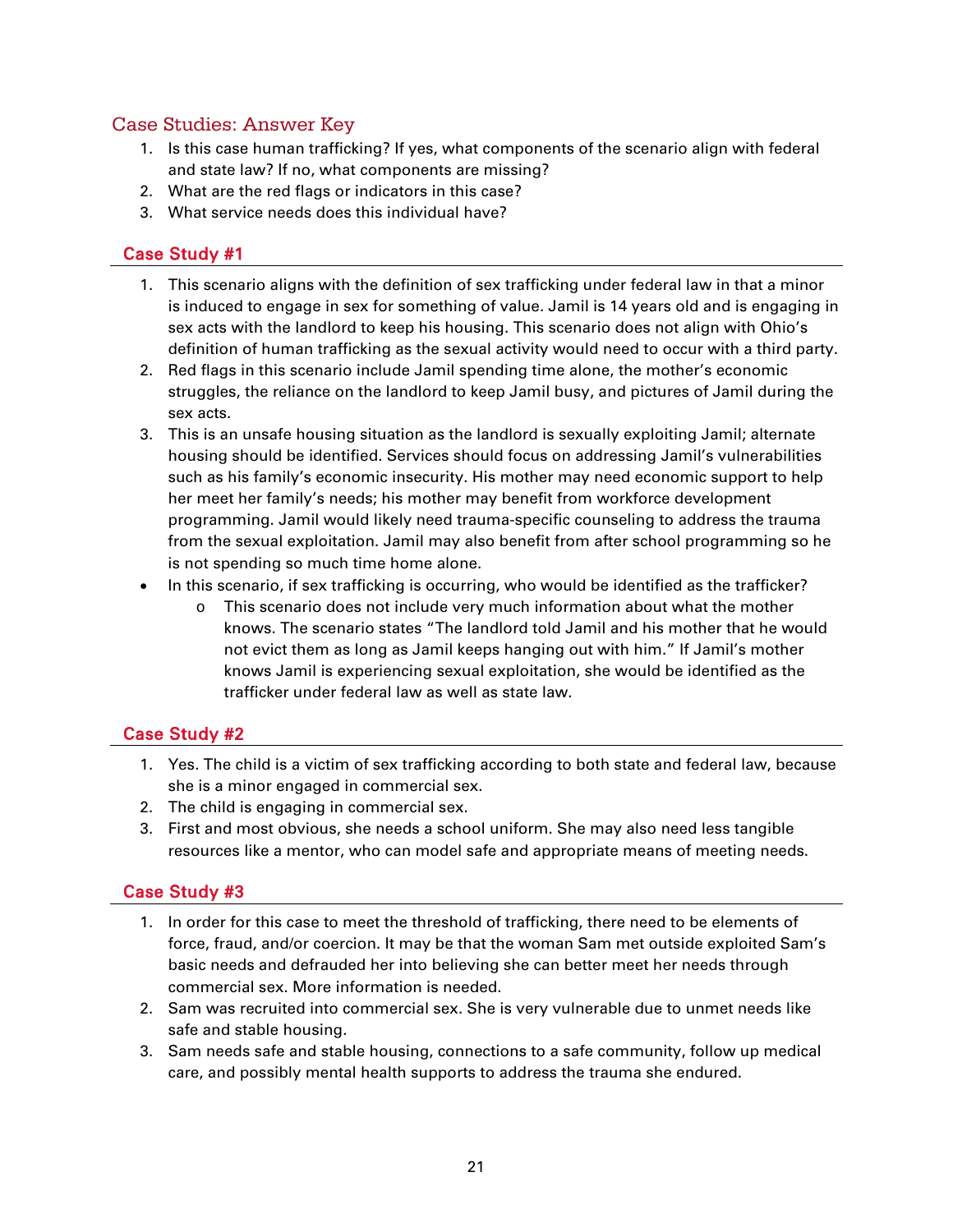### Case Study #4

- 1. Yes. The child is a victim of sex trafficking according to both state and federal law, because she is a minor engaged in commercial sex.
- 2. The child is engaging in commercial sex.
- 3. Vanessa is in need of housing in which she feels safe and supported. She also needs access to safe people and organizations that she can reach out to if she runs away in the future, as running away is a common trauma response. She may also be interested in safer opportunities for employment so that she can earn her own money.

### Case Study #5

- 1. Yes. The child is a victim of labor trafficking according to both federal and state law, because he is being forced to engage in labor. Labor trafficking can apply to illicit activities like drug sales, which is what is occurring in this case study.
- 2. The child is missing school, and his parent is suffering from a substance use disorder, both of which can be red flags for trafficking and/or other forms of maltreatment.
- 3. The child is in need of a safe place to live. He is also in need of resources to help him catch up in school, as he has been absent for an unknown period of time. In thinking holistically about the entire family, the youth's mom is in need of services to address her substance use disorder.

### Case Study #6

- 1. Yes. Lynette is a victim of labor trafficking. She was defrauded into the labor trafficking situation with false promises, and she is being forced and coerced to remain in that situation.
- 2. Lynette is being threatened, and she does not have access to her identity documents.
- 3. Lynette needs a safe place to live, and she needs someone to help her obtain new identity documents. She is also in need of immigration services and a plan to remain in the U.S. safely or to return to her country of origin.

### Case Study #7

- 1. Yes. Kevin is a victim of labor trafficking. He was defrauded into the employment with false promises, and he is being forced and coerced to stay with threats of violence and confiscation of his identity documents.
- 2. Kevin's employers are withholding wages, have made false promises about job opportunities, and are using violence to control their crew.
- 3. Kevin is in need of safe housing. He may also be in need of protection from his traffickers. Thinking more long term, Kevin is also in need of safe employment so that he can meet his basic needs.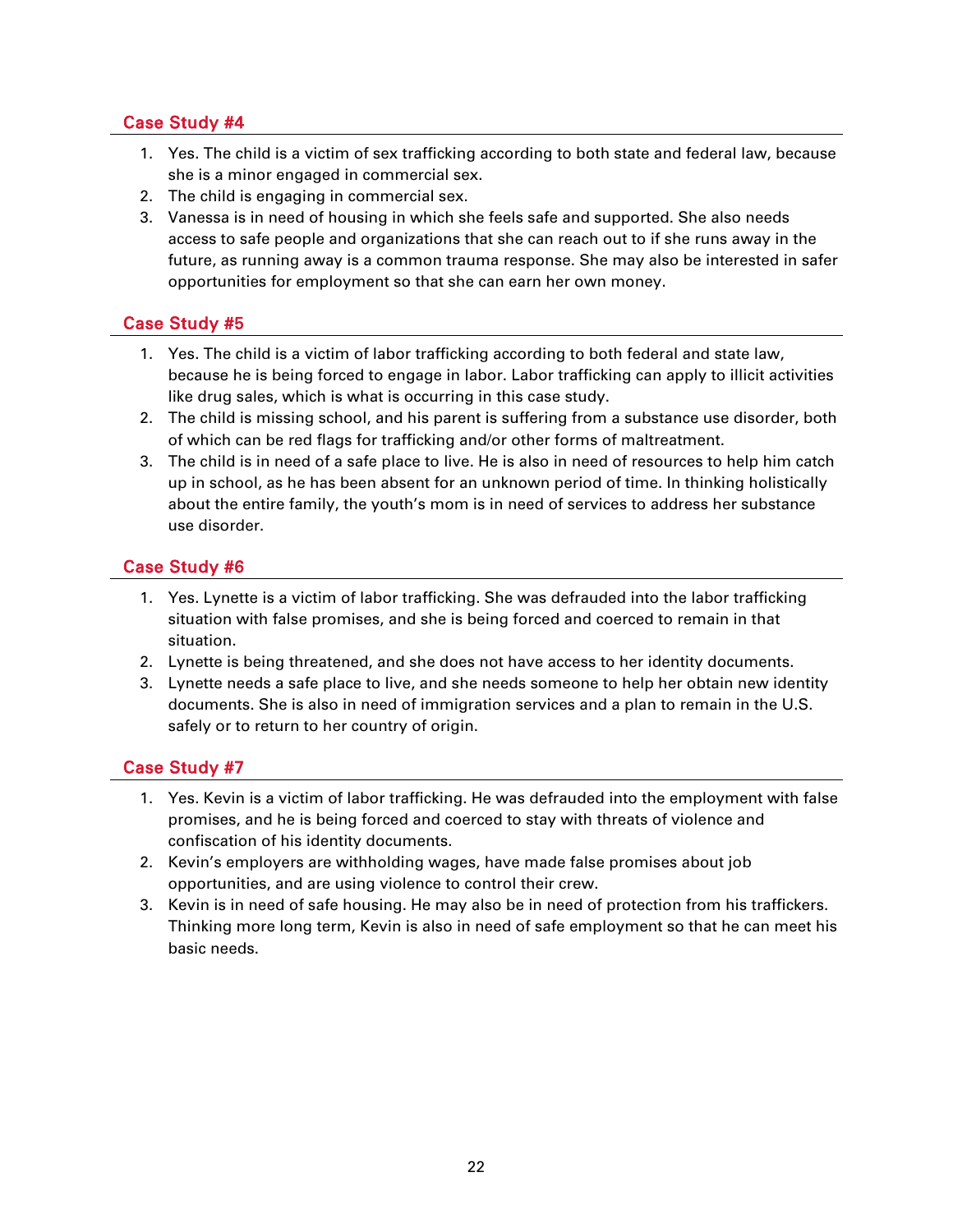### Case Study #8

- 1. Yes. Mari is a victim of sex trafficking and domestic violence. Her partner has used force, fraud, and coercion to compel her engagement in commercial sex with his friends.
- 2. Mari is engaging in commercial sex with her husband's friends under threats of violence and abuse. She has no access to the resources she needs to exit the situation and does not feel safe doing so.
- 3. Mari is in need of safe housing for her and her children and protection from her abuser in order to exit the situation. She and her children will likely be in need of mental health services to help address the trauma her husband has caused them. She will need to be linked to safe employment eventually to meet her basic needs.

### Case Study #9

- 1. Yes. The child is a victim of sex trafficking according to both state and federal law, because she is a minor engaged in commercial sex.
- 2. Most obviously the child is engaging in commercial sex. Her runaway status is also a red flag, as is her relationship with a much older partner.
- 3. Sarah is in need of placement in which she feels safe. She is in need of counseling and psychoeducation regarding healthy relationships. She will likely be in need of a victim advocate, should she choose to pursue charges against her rapist and/or trafficker.

### Case Study #10

- 1. Yes. Though no money is being exchanged, Chanel is being sexually assaulted in exchange for something of value (heroin).
- 2. Chanel's caretaker is unable to provide adequate care due to her substance abuse disorder. It also seems the family lacks financial resources.
- 3. Chanel is in need of placement where she can be safe from exploitation. Crystal is in need of services to aid in her sobriety. Both are likely in need of mental health and traumaresponsive services.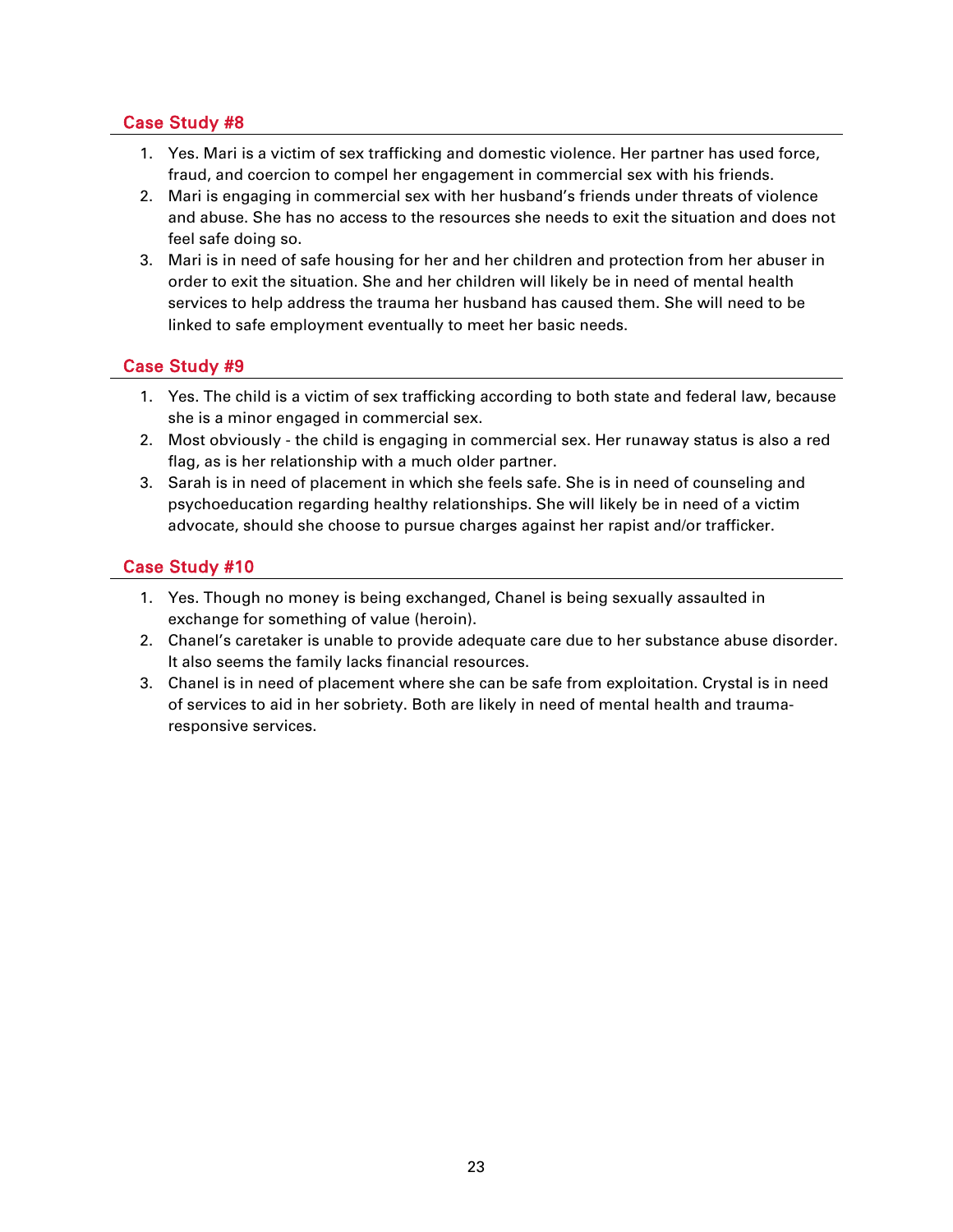# <span id="page-23-0"></span>Appendix 2: Chart of Indicators/Red Flags of Human Trafficking

| <b>PHYSICAL</b> | • Signs of physical abuse and/or evidence of lack of appropriate<br>medical care<br>• Poor dental hygiene/lack of dental care<br>• Malnourished, hungry, thirsty<br>• Exhausted (e.g.: dark circles under eyes)<br>• Wounds, lesions, bruises<br>• Intoxicated or evidence of drug/alcohol abuse<br>• Over-sexualized behavior<br>• Branding/tattoos<br>• Burns/chemical burns related to machinery<br>• Repetitive stress injuries                                                                                                                                                                                                                                                                                                                                                                 |
|-----------------|-----------------------------------------------------------------------------------------------------------------------------------------------------------------------------------------------------------------------------------------------------------------------------------------------------------------------------------------------------------------------------------------------------------------------------------------------------------------------------------------------------------------------------------------------------------------------------------------------------------------------------------------------------------------------------------------------------------------------------------------------------------------------------------------------------|
| <b>SOCIAL</b>   | · Violence, drug abuse, alcoholism in home<br>• Prior history of sexual or physical abuse<br>• Guardianship by unrelated person<br>• Older, controlling significant other<br>• Runaway and/or homeless<br>• No form of ID/documentation<br>• Limited/no English proficiency<br>• Unsure of address or inconsistencies in describing where he or she<br>lives/goes to school<br>• Not speaking for one's self and/or signs of being controlled<br>• Evidence of being unable to move and/or unable to leave job<br>• History of STDs, multiple sexual partners<br>• Possession of items outside personal or family income level<br>• Condoms, pre-paid credit cards, large amount of cash, hotel keys,<br>fake ID<br>• Items found on person: Multiple cell phones, list of names (likely<br>buyers) |
| PSYCHOLOGICAL   | • Expresses fear: of not returning home on time, of losing job, of<br>caregiver, of significant other<br>Depression, suicidal ideation and/or history of suicide attempt<br>• Lack of eye contact or dulled emotions                                                                                                                                                                                                                                                                                                                                                                                                                                                                                                                                                                                |
| <b>LEGAL</b>    | • Charges: Truancy, theft (esp. of basic necessities), multiple curfew<br>violations, prostitution, solicitation, drug/alcohol charges<br>Circumstances of arrest: High risk location (e.g.: hotels and<br>$\bullet$<br>restaurants known for human trafficking incidents, truck stops,<br>massage parlors, etc.)<br>If foreign national, limited English proficiency<br>• If foreign national, no form of ID/documentation                                                                                                                                                                                                                                                                                                                                                                         |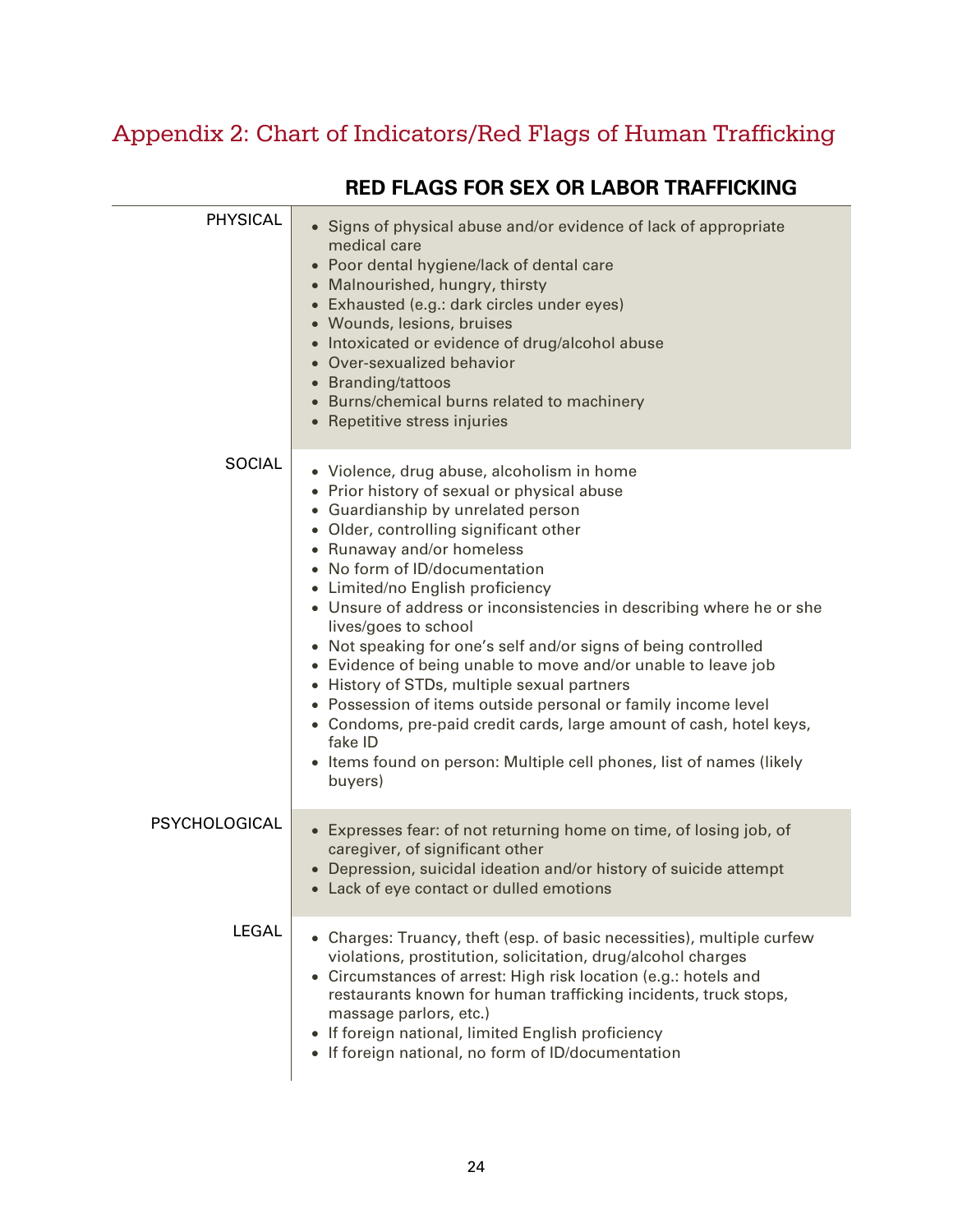### <span id="page-24-0"></span>Appendix 3: Considerations for Interacting with Survivors $^7$  $^7$

| <b>DO</b>                                                                                                                               | <b>DON'T</b>                                                                                                               | <b>WHY</b>                                                                                                                                                                                                                                                                                                                                                                                                                                             |
|-----------------------------------------------------------------------------------------------------------------------------------------|----------------------------------------------------------------------------------------------------------------------------|--------------------------------------------------------------------------------------------------------------------------------------------------------------------------------------------------------------------------------------------------------------------------------------------------------------------------------------------------------------------------------------------------------------------------------------------------------|
| Express empathy and<br>compassion.                                                                                                      | Express pity or<br>judgement.                                                                                              | Surviving human trafficking takes resourcefulness and<br>resilience. Survivors of trafficking are more complex<br>individuals who should be provided support.                                                                                                                                                                                                                                                                                          |
| Maintain composure<br>and provide<br>reassurance.<br>"I believe you, and it's<br>not your fault."                                       | Gasp, make faces,<br>appear shocked. "That's<br>so awful! I can't believe<br>that happened to you! I<br>don't believe it!" | Sometimes survivors share parts of their story that may be<br>difficult to process and understand. While interacting with a<br>survivor, focus on providing reassurance and messages of<br>safety. People may make expressions of disbelief because they<br>are surprised or shocked, but this might have the unintended<br>consequence of conveying that the story is not believable or<br>that the survivor should not share about their experience. |
| Gently encourage<br>information sharing.                                                                                                | Demand information.                                                                                                        | Let youth share their story at their own pace.                                                                                                                                                                                                                                                                                                                                                                                                         |
| Gather information that<br>will ensure safety and<br>service delivery.                                                                  | Ask questions to satisfy<br>your own curiosity.                                                                            | Depending on your role and responsibilities, it is not necessary<br>to know all the details of this youth's trauma history. It is<br>important to understand safety concerns and the youth's<br>service needs to facilitate care coordination.                                                                                                                                                                                                         |
| Remain neutral and<br>supportive.                                                                                                       | Lecture or express other<br>assessments of<br>behavior.                                                                    | Youth may have engaged in dangerous or risky behavior<br>during their trafficking situation. It is important not to express<br>judgment; focus on messages of support.                                                                                                                                                                                                                                                                                 |
| "What happened to you<br>wasn't your fault."                                                                                            | "You don't have to do<br>that anymore."                                                                                    | Saying that someone doesn't need to do something anymore<br>implies that the youth consented to being trafficked.                                                                                                                                                                                                                                                                                                                                      |
| Survivors need<br>supportive providers as<br>they leave their<br>situation on their own<br>terms and in a way that<br>is safe for them. | "We rescue victims."                                                                                                       | The focus should be on empowerment. Service providers<br>should inform survivors of human trafficking of services<br>available to them and what exactly it means to engage in these<br>services. If we force youth to engage in services or "rescue"<br>youth, we are not addressing their vulnerabilities, and they<br>may return to their trafficker.                                                                                                |
| "We will do everything<br>we can to keep you<br>safe."                                                                                  | "You are safe now."                                                                                                        | Our understanding of safety may be different from the youth's.<br>Have conversations with the youth about their understanding<br>of safety and how to achieve safety. Do not to make promises<br>about safety because safety cannot be guaranteed.                                                                                                                                                                                                     |
| "We are here because<br>we want to help you.<br>We will do our best to<br>meet your needs."                                             | "We can fix your<br>problems."                                                                                             | It is important not to make promises about meeting the<br>individual's needs because services cannot be guaranteed. Be<br>transparent about your role and what you can and cannot do.                                                                                                                                                                                                                                                                  |
| "Is there anyone you<br>know who might need<br>help?"                                                                                   | "We want to make sure<br>what happened to you<br>does not happen to<br>anyone else."                                       | Youth should not be made to feel responsible for the potential<br>victimization of others. Asking if they know of other youth in<br>need of services is acceptable, but youth should not be forced<br>to provide information when they are unwilling to do so.                                                                                                                                                                                         |
| Use language like<br>"human trafficking<br>survivor, commercial<br>sexual exploitation, or<br>commercial sexual<br>activity".           | Do not say "child<br>prostitute or teen<br>prostitute".                                                                    | Minors cannot consent to engage in commercial sex. To call a<br>survivor of trafficking a "prostitute" implies that the youth<br>made a choice instead of acknowledging the reality of<br>commercial sexual exploitation and human trafficking.                                                                                                                                                                                                        |

<span id="page-24-1"></span> $^7$  Adapted from New York State Office of Children and Family Services, "Do's and Don'ts When Discussing Child Trafficking.

j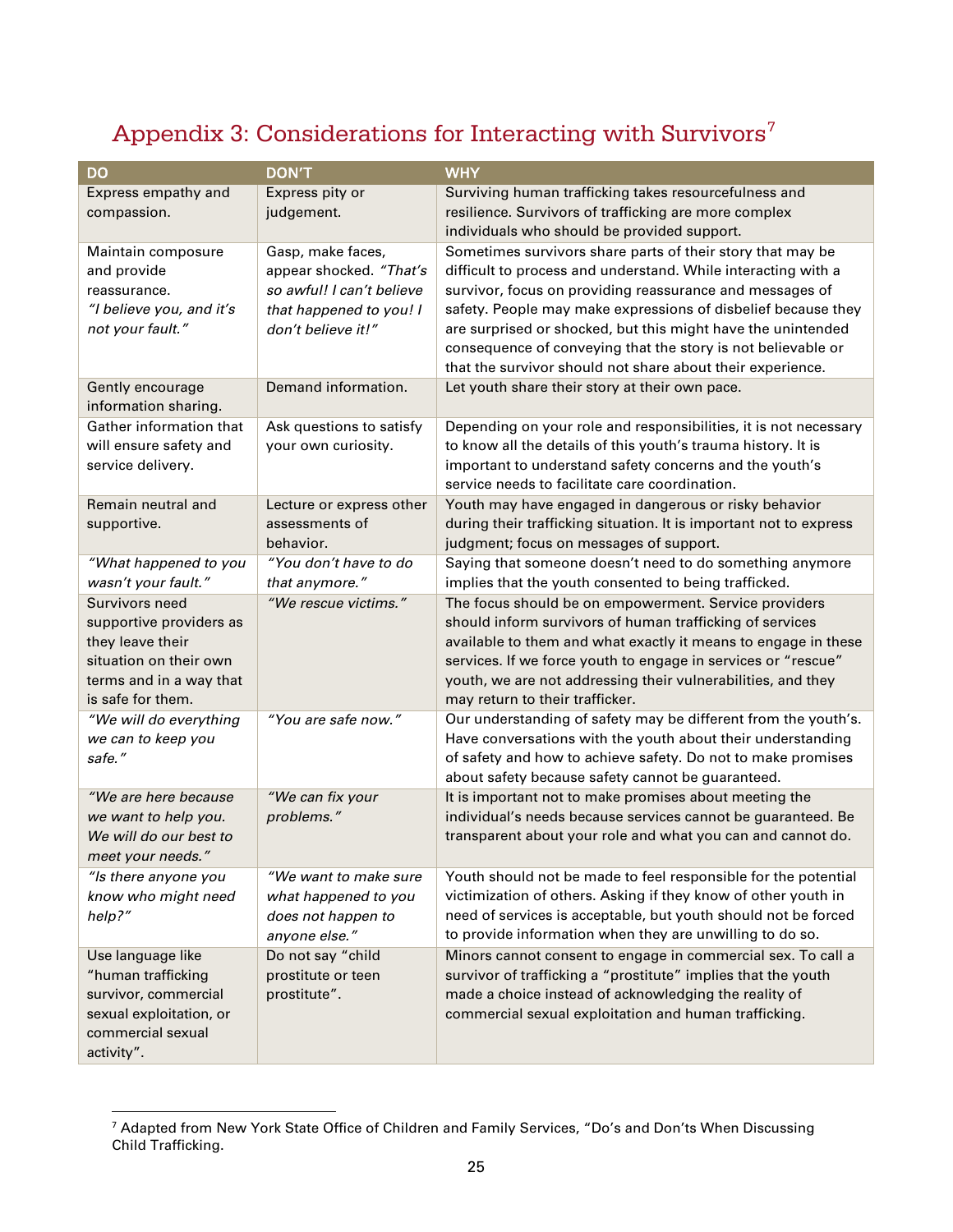### <span id="page-25-0"></span>Appendix 4: NCMEC Child Sex Trafficking Recovery Services Team



### **Child Sex Trafficking Recovery Services Team (RST)**

The National Center for Missing & Exploited Children (NCMEC) is available to provide specialized technical assistance and resources to child welfare professionals, foster parents and law enforcement who are working with missing children who are also victims of child sex trafficking.

RST Resource Specialists are assigned to multi-state regions and available to offer the following assistance for cases involving child sex trafficking:

- » Share promising practices in trauma-informed responses and reducing running behavior
- » Provide case-based assistance in the development of trauma-informed and victim-centered recovery plans
- » Connect professionals to local and national organizations that provide specialized services
- » Provide resources and support on meaningful youth engagement, effective approaches to trauma responses, strategies to address and reduce running behavior, and safety planning
- » Provide training and assist with protocol development
- » Support multidisciplinary efforts to prevent revictimization

#### **Why Recovery planning?**

When a survivor of child sex trafficking is "recovered" or returns to child welfare care, it is a disruption, or a pause, in their victimization. "Recovery Planning" recognizes this disruption as an unparalleled opportunity to begin to break the cycle of exploitation through intentional, planned, trauma-informed, and victimcentered engagement. Informed and specialized engagement at the time of and following recovery, has the potential to discredit the lies and manipulation of a trafficker and start to build the foundation of healthy, caring relationships.



NCMEC has developed a three-part Child Sex Trafficking Training "Addressing Child Sex Trafficking: Risk Factors, Recognition and Response". You can access it here.

Copyright © 2021 National Center for Missing & Exploited Children. All rights reserved.